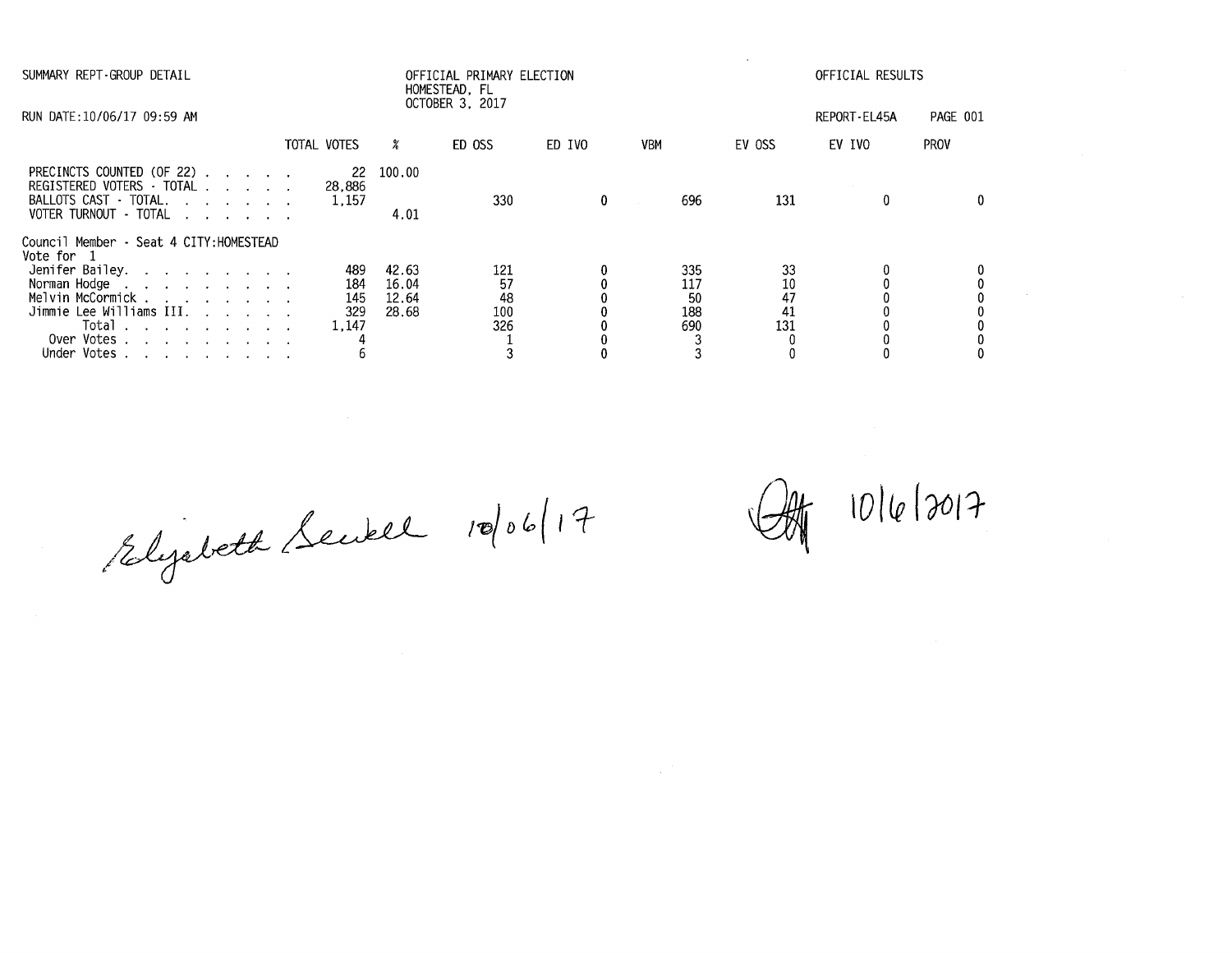| PREC REPORT-GROUP DETAIL                                 |             |        | OFFICIAL PRIMARY ELECTION<br>HOMESTEAD, FL |        |            |        | OFFICIAL RESULTS          |  |
|----------------------------------------------------------|-------------|--------|--------------------------------------------|--------|------------|--------|---------------------------|--|
| RUN DATE:10/06/17 10:18 AM                               |             |        | OCTOBER 3, 2017                            |        |            |        | REPORT-EL30A PAGE 8880-01 |  |
| 8880 PRECINCT 888.0                                      | TOTAL VOTES | $\chi$ | ED OSS                                     | ED IVO | <b>VBM</b> | EV OSS | EV IVO<br><b>PROV</b>     |  |
| REGISTERED VOTERS - TOTAL                                | 123         |        |                                            |        |            |        |                           |  |
| BALLOTS CAST - TOTAL.<br>VOTER TURNOUT · TOTAL           |             | 1.63   |                                            |        |            |        |                           |  |
| Council Member - Seat 4 CITY: HOMESTEAD<br>Vote for 1    |             |        |                                            |        |            |        |                           |  |
| Jenifer Bailey.                                          |             | 50.00  |                                            |        |            |        |                           |  |
| Norman Hodge                                             |             |        |                                            |        |            |        |                           |  |
| Melvin McCormick                                         |             |        |                                            |        |            |        |                           |  |
| Jimmie Lee Williams III.                                 |             | 50.00  |                                            |        |            |        |                           |  |
| Total<br>the contract of the contract of the contract of |             |        |                                            |        |            |        |                           |  |
| Over Votes                                               |             |        |                                            |        |            |        |                           |  |
| Under Votes                                              |             |        |                                            |        |            |        |                           |  |

Rlyabeth Sewell 10/  $\iota$ **lO \ lo \00 \::r**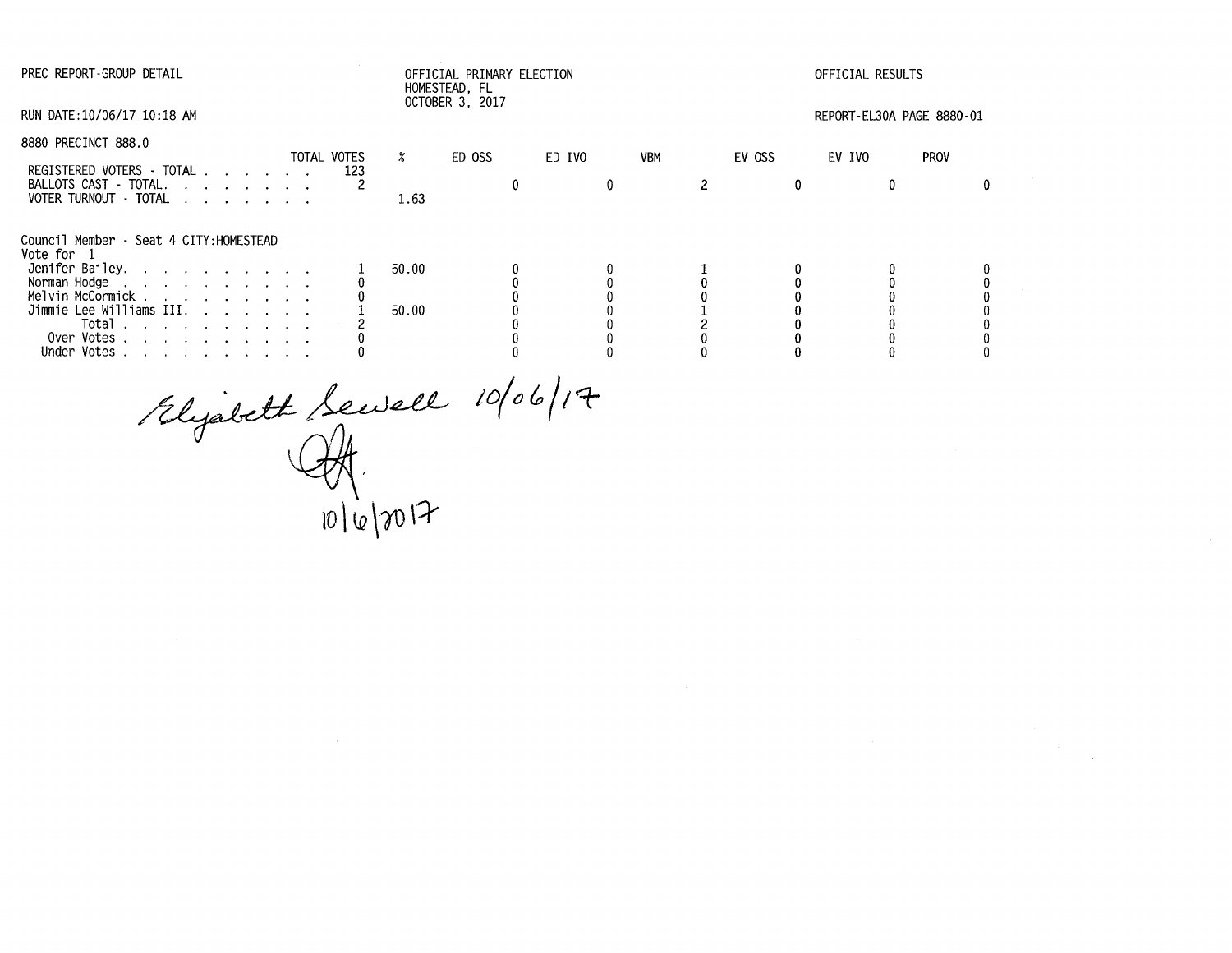| PREC REPORT-GROUP DETAIL                                                                                                                                                                                         |             | OFFICIAL PRIMARY ELECTION<br>HOMESTEAD, FL |                 |        |            |        | OFFICIAL RESULTS          |             |  |  |  |
|------------------------------------------------------------------------------------------------------------------------------------------------------------------------------------------------------------------|-------------|--------------------------------------------|-----------------|--------|------------|--------|---------------------------|-------------|--|--|--|
| RUN DATE:10/06/17 10:18 AM                                                                                                                                                                                       |             |                                            | OCTOBER 3, 2017 |        |            |        | REPORT-EL30A PAGE 8920-01 |             |  |  |  |
| 8920 PRECINCT 892.0                                                                                                                                                                                              | TOTAL VOTES | $\boldsymbol{\mathsf{z}}$                  | ED OSS          | ED IVO | <b>VBM</b> | EV OSS | EV IVO                    | <b>PROV</b> |  |  |  |
| REGISTERED VOTERS - TOTAL<br>BALLOTS CAST - TOTAL.<br>VOTER TURNOUT - TOTAL                                                                                                                                      | 219         | . 91                                       |                 |        |            |        |                           |             |  |  |  |
| Council Member - Seat 4 CITY:HOMESTEAD<br>Vote for 1                                                                                                                                                             |             |                                            |                 |        |            |        |                           |             |  |  |  |
| Jenifer Bailey.<br>Norman Hodge<br>Melvin McCormick<br>Jimmie Lee Williams III.<br>Total<br>the contract of the contract of the contract of<br>Over Votes<br>Under Votes<br>design and a strain and a strain and |             | 50.00<br>50.00                             |                 |        |            |        |                           |             |  |  |  |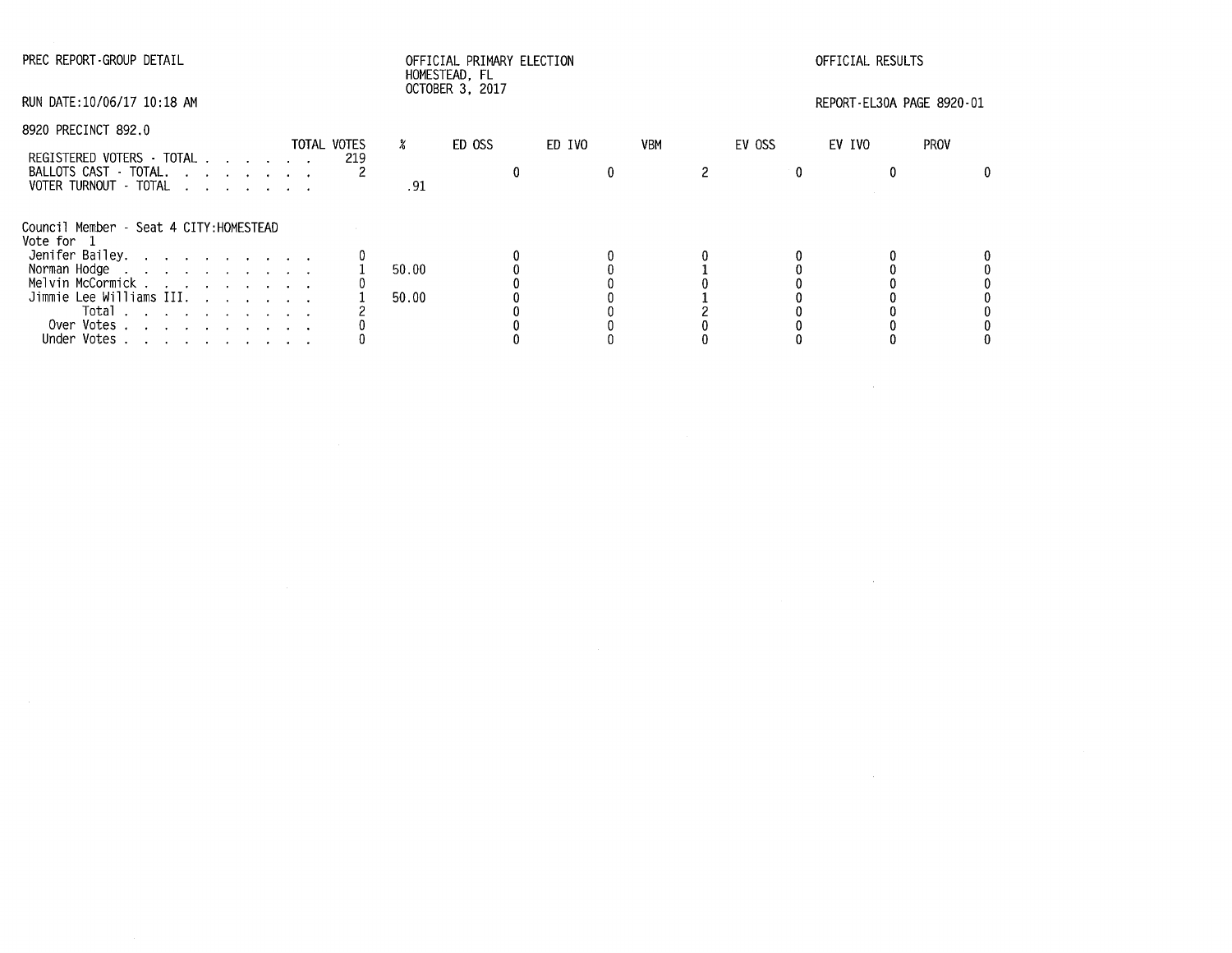| PREC REPORT-GROUP DETAIL                                                                                                   |             | OFFICIAL PRIMARY ELECTION<br>HOMESTEAD, FL |                 |        |     |        | OFFICIAL RESULTS          |      |  |  |  |
|----------------------------------------------------------------------------------------------------------------------------|-------------|--------------------------------------------|-----------------|--------|-----|--------|---------------------------|------|--|--|--|
| RUN DATE:10/06/17 10:18 AM                                                                                                 |             |                                            | OCTOBER 3, 2017 |        |     |        | REPORT-EL30A PAGE 8930-01 |      |  |  |  |
| 8930 PRECINCT 893.0                                                                                                        |             |                                            |                 |        |     |        |                           |      |  |  |  |
| REGISTERED VOTERS - TOTAL                                                                                                  | TOTAL VOTES | $\chi$                                     | ED OSS          | ED IVO | VBM | EV OSS | EV IVO                    | PROV |  |  |  |
| BALLOTS CAST - TOTAL.<br>VOTER TURNOUT - TOTAL<br>$\mathbf{r}$ , $\mathbf{r}$ , $\mathbf{r}$ , $\mathbf{r}$ , $\mathbf{r}$ | 388         | 1.55                                       |                 |        |     |        |                           |      |  |  |  |
| Council Member · Seat 4 CITY:HOMESTEAD<br>Vote for 1                                                                       |             |                                            |                 |        |     |        |                           |      |  |  |  |
| Jenifer Bailey.                                                                                                            |             | 50.00                                      |                 |        |     |        |                           |      |  |  |  |
| Norman Hodge                                                                                                               |             | 33.33                                      |                 |        |     |        |                           |      |  |  |  |
| Melvin McCormick                                                                                                           |             |                                            |                 |        |     |        |                           |      |  |  |  |
| Jimmie Lee Williams III.                                                                                                   |             | 16.67                                      |                 |        |     |        |                           |      |  |  |  |
| Total $\cdots$ $\cdots$ $\cdots$                                                                                           |             |                                            |                 |        |     |        |                           |      |  |  |  |
| Over Votes                                                                                                                 |             |                                            |                 |        |     |        |                           |      |  |  |  |
| Under Votes<br>the contract of the contract of the con-                                                                    |             |                                            |                 |        |     |        |                           |      |  |  |  |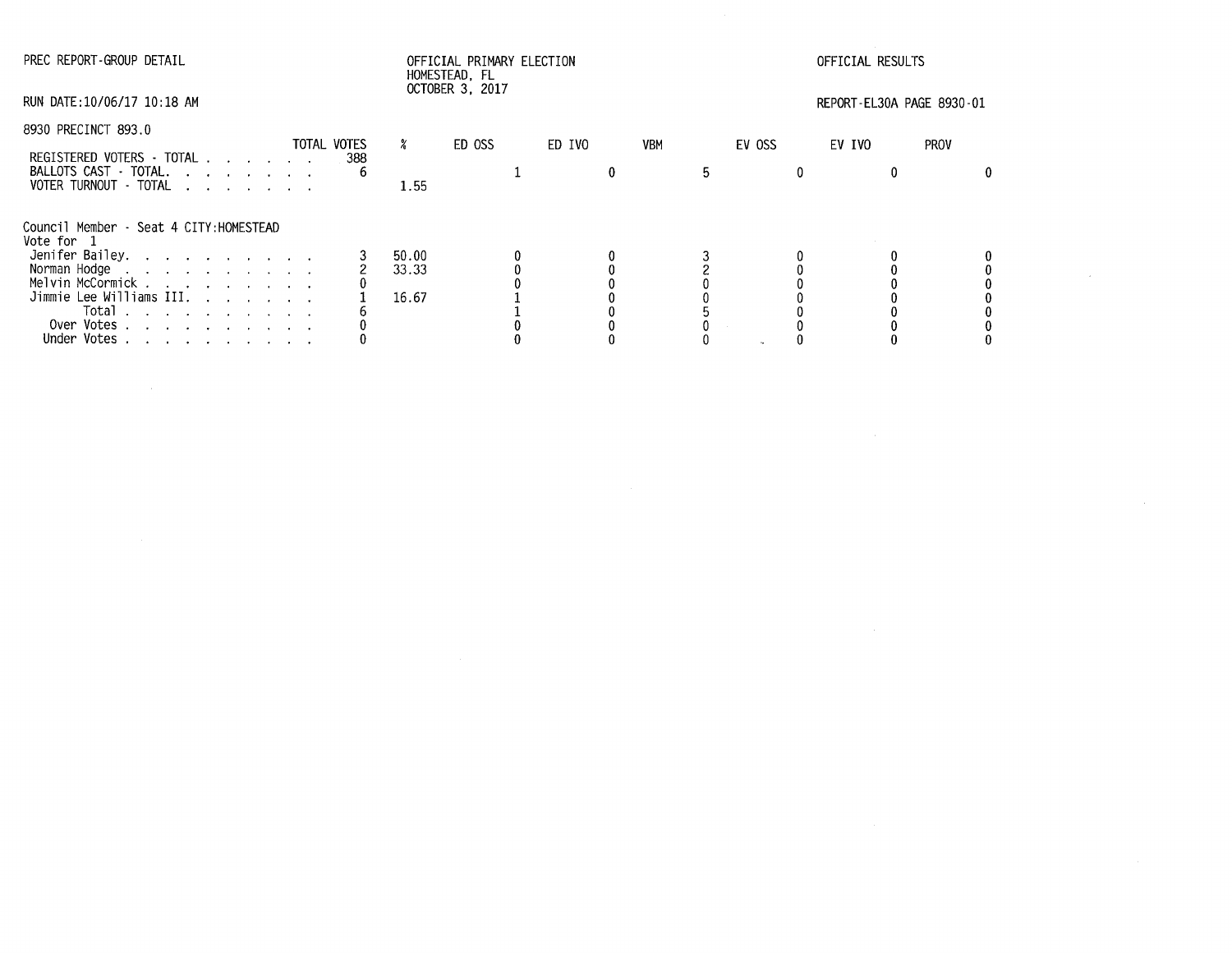$\mathcal{L}^{\text{max}}_{\text{max}}$  and  $\mathcal{L}^{\text{max}}_{\text{max}}$ 

# PREC REPORT-GROUP DETAIL OFFICIAL PRIMARY ELECTION OFFICIAL RESULTS HOMESTEAD, FL OCTOBER 3, 2017

RUN DATE:10/06/17 10:18 AM REPORT-EL30A PAGE 8940-01

| 8940 PRECINCT 894.0                                                                      |                    |        |        |            |        |        |      |  |
|------------------------------------------------------------------------------------------|--------------------|--------|--------|------------|--------|--------|------|--|
| REGISTERED VOTERS - TOTAL<br>BALLOTS CAST - TOTAL.                                       | TOTAL VOTES<br>120 | ED OSS | ED IVO | <b>VBM</b> | EV OSS | EV IVO | PROV |  |
| Council Member - Seat 4 CITY: HOMESTEAD<br>Vote for 1                                    |                    |        |        |            |        |        |      |  |
| Jenifer Bailey.                                                                          |                    |        |        |            |        |        |      |  |
| Norman Hodge   .  .  .  .  .  .  .  .  .  .<br>Melvin McCormick   .  .  .  .  .  .  .  . |                    |        |        |            |        |        |      |  |
|                                                                                          |                    |        |        |            |        |        |      |  |
| Jimmie Lee Williams III.                                                                 |                    |        |        |            |        |        |      |  |
| Over Votes                                                                               |                    |        |        |            |        |        |      |  |
| Votes<br>the contract of the contract of the<br>Under                                    |                    |        |        |            |        |        |      |  |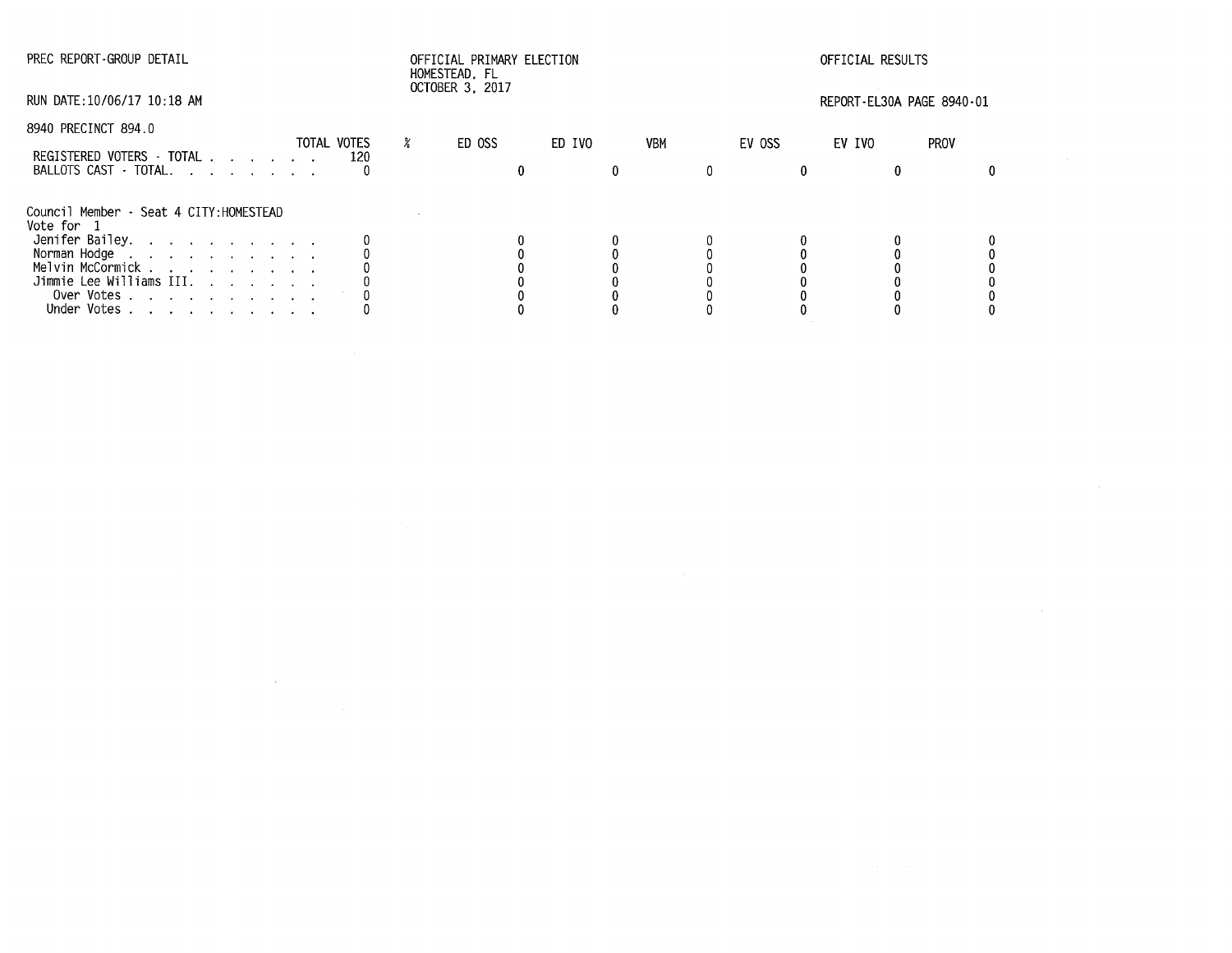| PREC REPORT-GROUP DETAIL                              |             | OFFICIAL PRIMARY ELECTION<br>HOMESTEAD, FL<br>OCTOBER 3, 2017 |        |  |        |            |    | OFFICIAL RESULTS |  |                           |             |  |
|-------------------------------------------------------|-------------|---------------------------------------------------------------|--------|--|--------|------------|----|------------------|--|---------------------------|-------------|--|
| RUN DATE:10/06/17 10:18 AM                            |             |                                                               |        |  |        |            |    |                  |  | REPORT-EL30A PAGE 8950-01 |             |  |
| 8950 PRECINCT 895.0                                   |             | X.                                                            |        |  |        |            |    |                  |  |                           |             |  |
| REGISTERED VOTERS - TOTAL 1,384                       | TOTAL VOTES |                                                               | ED OSS |  | ED IVO | <b>VBM</b> |    | EV OSS           |  | EV IVO                    | <b>PROV</b> |  |
| BALLOTS CAST - TOTAL.<br>VOTER TURNOUT - TOTAL        | -32         | 2.31                                                          |        |  |        |            | 24 |                  |  |                           |             |  |
| Council Member - Seat 4 CITY: HOMESTEAD<br>Vote for 1 |             |                                                               |        |  |        |            |    |                  |  |                           |             |  |
| Jenifer Bailey.                                       | 20          | 62.50                                                         |        |  |        |            | 16 |                  |  |                           |             |  |
| Norman Hodge                                          |             | 12.50                                                         |        |  |        |            |    |                  |  |                           |             |  |
| Melvin McCormick                                      |             | 6.25                                                          |        |  |        |            |    |                  |  |                           |             |  |
| Jimmie Lee Williams III.                              |             | 18.75                                                         |        |  |        |            |    |                  |  |                           |             |  |
| Total<br>the contract of the contract of the          | 32          |                                                               |        |  |        |            | 24 |                  |  |                           |             |  |
| Over Votes                                            |             |                                                               |        |  |        |            |    |                  |  |                           |             |  |
| Under Votes                                           |             |                                                               |        |  |        |            |    |                  |  |                           |             |  |

 $\mathcal{L}(\mathcal{L}(\mathcal{L}))$  and  $\mathcal{L}(\mathcal{L}(\mathcal{L}))$  . The contribution of  $\mathcal{L}(\mathcal{L})$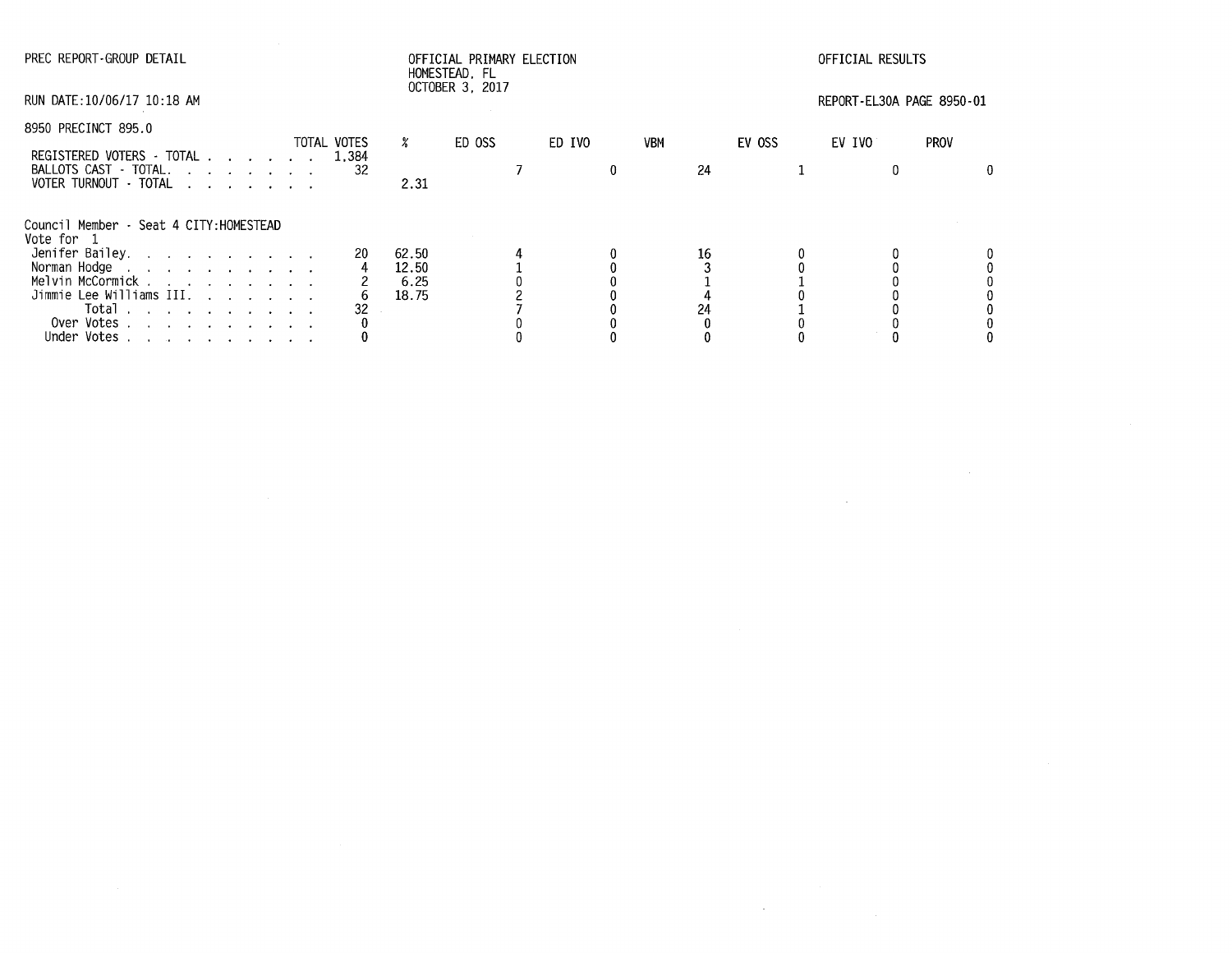| PREC REPORT-GROUP DETAIL                                                  |             |                           | OFFICIAL PRIMARY ELECTION<br>HOMESTEAD, FL |        |            |        | OFFICIAL RESULTS          |             |
|---------------------------------------------------------------------------|-------------|---------------------------|--------------------------------------------|--------|------------|--------|---------------------------|-------------|
| RUN DATE:10/06/17 10:18 AM                                                |             |                           | OCTOBER 3, 2017                            |        |            |        | REPORT-EL30A PAGE 8960-01 |             |
| 8960 PRECINCT 896.0                                                       | TOTAL VOTES | $\boldsymbol{\mathsf{z}}$ | ED OSS                                     | ED IVO | <b>VBM</b> | EV OSS | EV IVO                    | <b>PROV</b> |
|                                                                           |             |                           |                                            |        |            |        |                           |             |
| REGISTERED VOTERS TOTAL<br>BALLOTS CAST - TOTAL.<br>VOTER TURNOUT - TOTAL |             | 10.39                     |                                            |        |            |        |                           |             |
| Council Member - Seat 4 CITY:HOMESTEAD<br>Vote for 1                      |             |                           |                                            |        |            |        |                           |             |
| Jenifer Bailey.                                                           |             | 50.00                     |                                            |        |            |        |                           |             |
| Norman Hodge                                                              |             | 12.50                     |                                            |        |            |        |                           |             |
| Melvin McCormick                                                          |             |                           |                                            |        |            |        |                           |             |
| Jimmie Lee Williams III.                                                  |             | 37.50                     |                                            |        |            |        |                           |             |
| Total $\cdots$ $\cdots$ $\cdots$                                          |             |                           |                                            |        |            |        |                           |             |
| Over Votes                                                                |             |                           |                                            |        |            |        |                           |             |
| Under Votes                                                               |             |                           |                                            |        |            |        |                           |             |
|                                                                           |             |                           |                                            |        |            |        |                           |             |

 $\label{eq:2.1} \frac{1}{\sqrt{2}}\int_{\mathbb{R}^3}\frac{1}{\sqrt{2}}\left(\frac{1}{\sqrt{2}}\right)^2\frac{1}{\sqrt{2}}\left(\frac{1}{\sqrt{2}}\right)^2\frac{1}{\sqrt{2}}\left(\frac{1}{\sqrt{2}}\right)^2\frac{1}{\sqrt{2}}\left(\frac{1}{\sqrt{2}}\right)^2\frac{1}{\sqrt{2}}\left(\frac{1}{\sqrt{2}}\right)^2\frac{1}{\sqrt{2}}\frac{1}{\sqrt{2}}\frac{1}{\sqrt{2}}\frac{1}{\sqrt{2}}\frac{1}{\sqrt{2}}\frac{1}{\sqrt{2}}$ 

 $\label{eq:2.1} \frac{1}{2} \sum_{i=1}^n \frac{1}{2} \sum_{j=1}^n \frac{1}{2} \sum_{j=1}^n \frac{1}{2} \sum_{j=1}^n \frac{1}{2} \sum_{j=1}^n \frac{1}{2} \sum_{j=1}^n \frac{1}{2} \sum_{j=1}^n \frac{1}{2} \sum_{j=1}^n \frac{1}{2} \sum_{j=1}^n \frac{1}{2} \sum_{j=1}^n \frac{1}{2} \sum_{j=1}^n \frac{1}{2} \sum_{j=1}^n \frac{1}{2} \sum_{j=1}^n \frac{$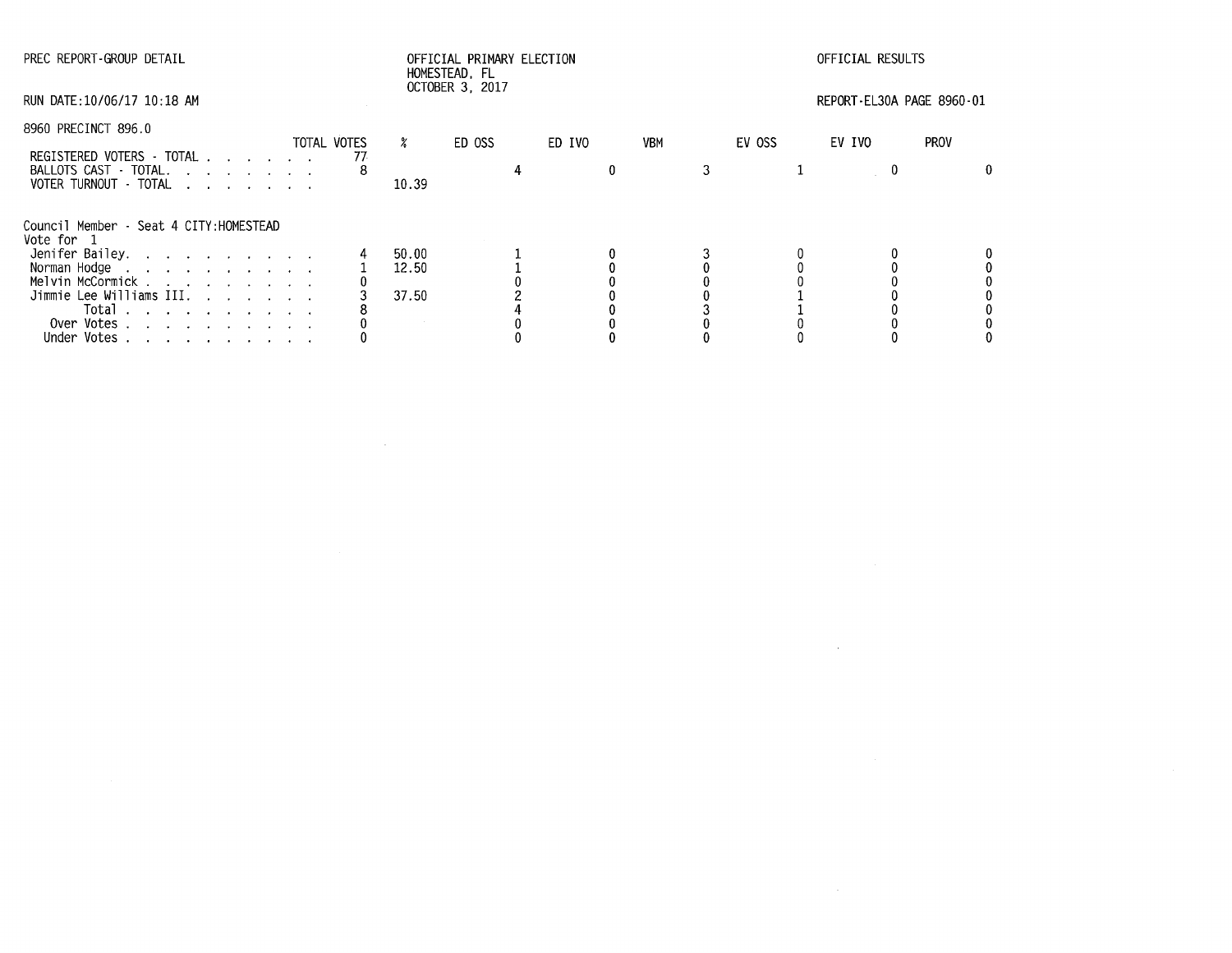| PREC REPORT-GROUP DETAIL                                                                                                                                                                                                                                                                                      |                      |                                 | OFFICIAL PRIMARY ELECTION<br>HOMESTEAD, FL<br>OCTOBER 3, 2017 |        |                |        | OFFICIAL RESULTS          |             |
|---------------------------------------------------------------------------------------------------------------------------------------------------------------------------------------------------------------------------------------------------------------------------------------------------------------|----------------------|---------------------------------|---------------------------------------------------------------|--------|----------------|--------|---------------------------|-------------|
| RUN DATE:10/06/17 10:18 AM                                                                                                                                                                                                                                                                                    |                      |                                 |                                                               |        |                |        | REPORT-EL30A PAGE 8970-01 |             |
| 8970 PRECINCT 897.0                                                                                                                                                                                                                                                                                           | TOTAL VOTES          | $\chi$                          | ED OSS                                                        | ED IVO | VBM            | EV OSS | EV IVO                    | <b>PROV</b> |
| REGISTERED VOTERS - TOTAL<br>BALLOTS CAST - TOTAL.<br>VOTER TURNOUT - TOTAL<br>and the contract of the contract of the contract of the contract of the contract of the contract of the contract of the contract of the contract of the contract of the contract of the contract of the contract of the contra | 1,630<br>-81         | 4.97                            | 17                                                            | 0      | 63             |        |                           | 0.          |
| Council Member - Seat 4 CITY: HOMESTEAD<br>Vote for 1                                                                                                                                                                                                                                                         |                      |                                 |                                                               |        |                |        |                           |             |
| Jenifer Bailey.<br>Norman Hodge<br>the contract of the contract of the contract of<br>Melvin McCormick<br>Jimmie Lee Williams III.<br>Total $\ldots$ $\ldots$ $\ldots$ $\ldots$<br>Over Votes<br>Under Votes                                                                                                  | 46<br>19<br>11<br>80 | 57.50<br>23.75<br>5.00<br>13.75 |                                                               |        | 39<br>12<br>62 |        |                           |             |

 $\label{eq:2.1} \mathcal{L}(\mathcal{L}^{\text{max}}_{\mathcal{L}}(\mathcal{L}^{\text{max}}_{\mathcal{L}})) \leq \mathcal{L}(\mathcal{L}^{\text{max}}_{\mathcal{L}}(\mathcal{L}^{\text{max}}_{\mathcal{L}}))$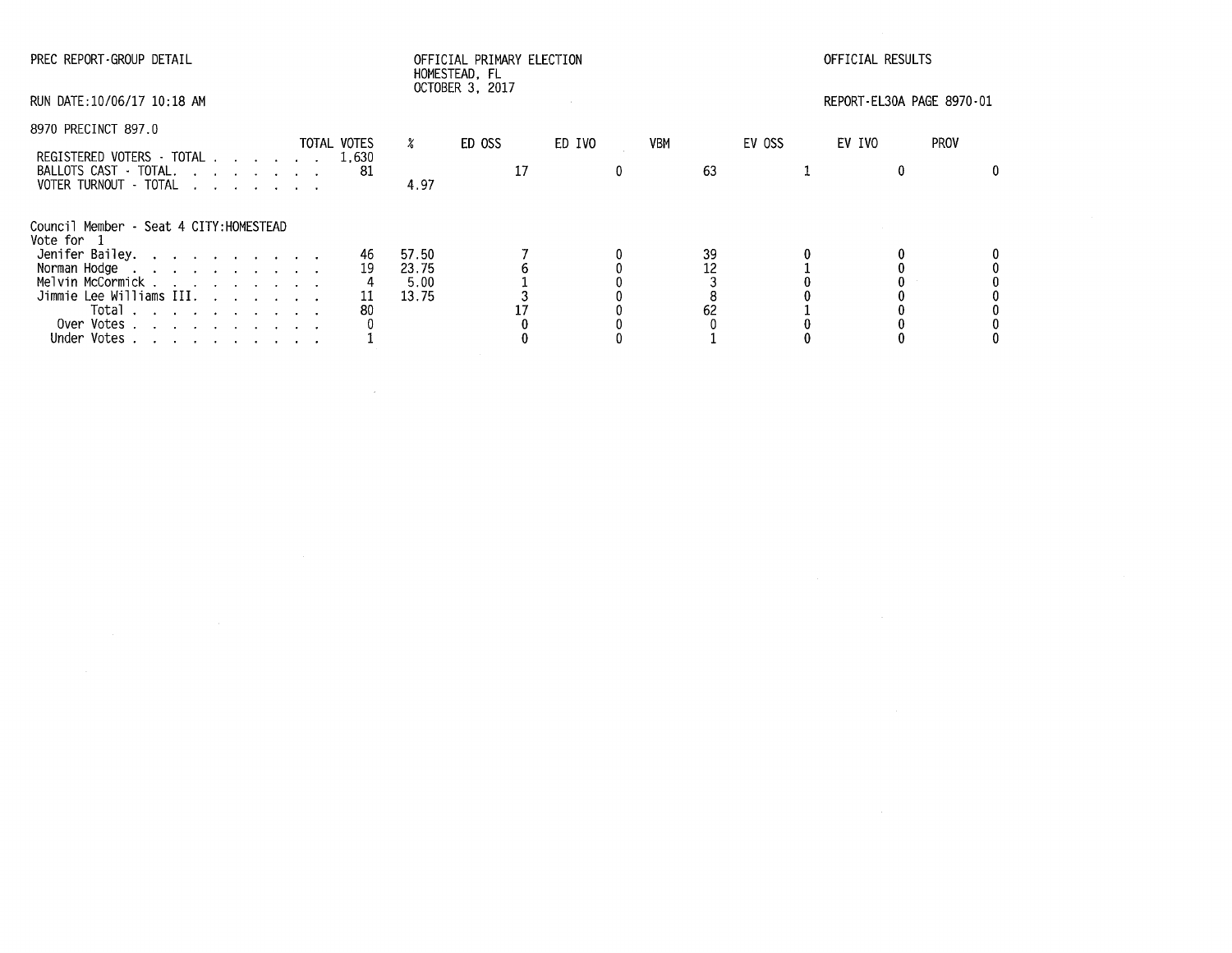| PREC REPORT-GROUP DETAIL                                                                                                                         |                |                                 | OFFICIAL PRIMARY ELECTION<br>HOMESTEAD, FL<br>OCTOBER 3, 2017 |        |          | OFFICIAL RESULTS |                           |             |  |  |
|--------------------------------------------------------------------------------------------------------------------------------------------------|----------------|---------------------------------|---------------------------------------------------------------|--------|----------|------------------|---------------------------|-------------|--|--|
| RUN DATE:10/06/17 10:18 AM                                                                                                                       |                |                                 |                                                               |        |          |                  | REPORT-EL30A PAGE 9060-01 |             |  |  |
| 9060 PRECINCT 906.0                                                                                                                              | TOTAL VOTES    | $\frac{2}{\pi}$                 | ED OSS                                                        | ED IVO | VBM      | EV OSS           | EV IVO                    | <b>PROV</b> |  |  |
| REGISTERED VOTERS - TOTAL 1.140<br>BALLOTS CAST - TOTAL.<br>VOTER TURNOUT - TOTAL                                                                | 41             | 3.60                            |                                                               |        | 28       |                  |                           |             |  |  |
| Council Member - Seat 4 CITY: HOMESTEAD<br>Vote for 1                                                                                            |                |                                 |                                                               |        |          |                  |                           |             |  |  |
| Jenifer Bailey.<br>Norman Hodge<br>Melvin McCormick<br>Jimmie Lee Williams III.<br>Total $\cdots$ $\cdots$ $\cdots$<br>Over Votes<br>Under Votes | 15<br>18<br>41 | 36.59<br>12.20<br>7.32<br>43.90 |                                                               |        | 13<br>28 |                  |                           |             |  |  |

 $\mathcal{L}(\mathcal{L})$  and  $\mathcal{L}(\mathcal{L})$  are the set of the set of the set of the set of the set of the set of the set of the set of the set of the set of the set of the set of the set of the set of the set of the set of the set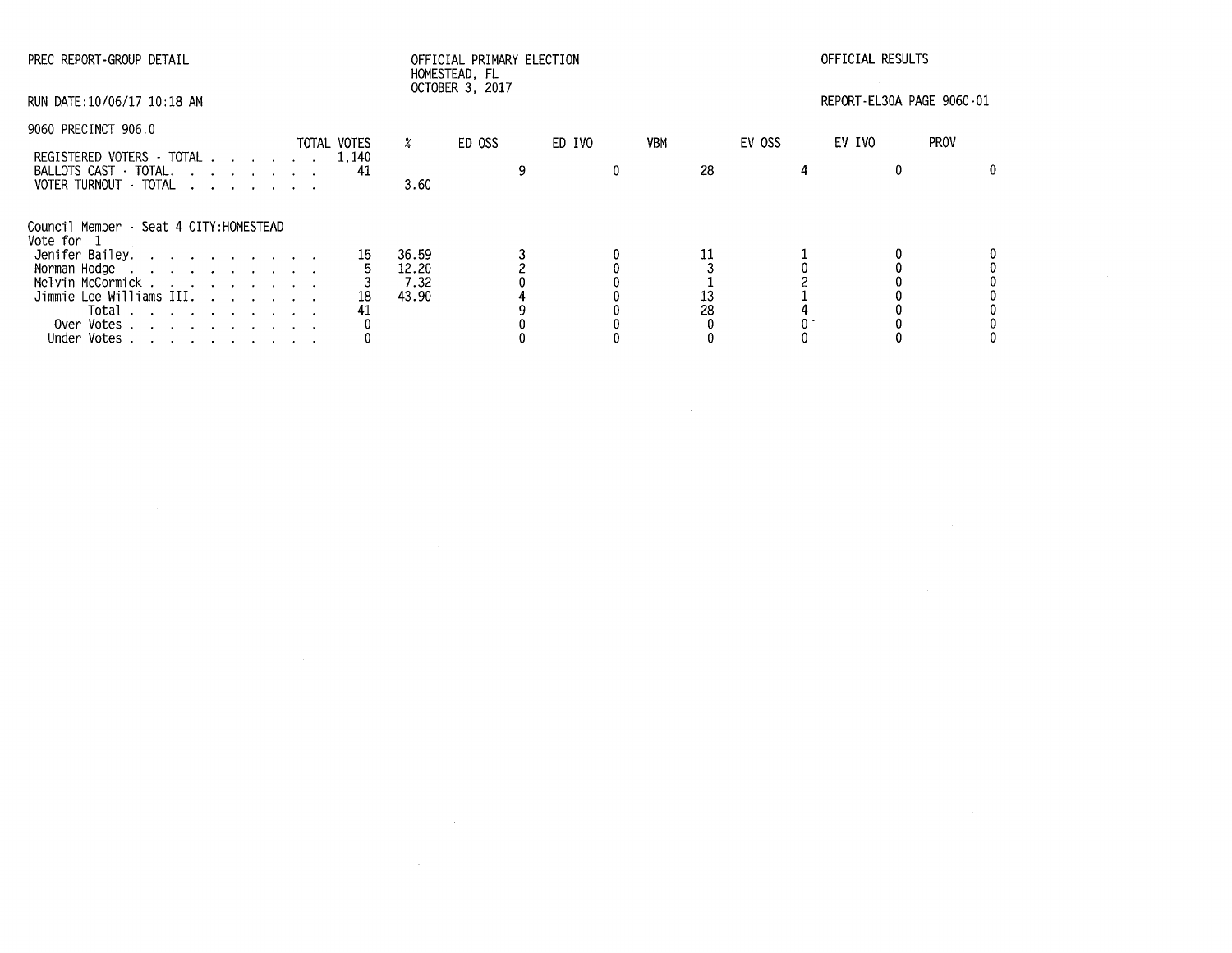| PREC REPORT-GROUP DETAIL                                                                                                                          |                             |                                  | OFFICIAL PRIMARY ELECTION<br>HOMESTEAD, FL |        |            | OFFICIAL RESULTS     |        |                           |  |  |
|---------------------------------------------------------------------------------------------------------------------------------------------------|-----------------------------|----------------------------------|--------------------------------------------|--------|------------|----------------------|--------|---------------------------|--|--|
| RUN DATE: 10/06/17 10:18 AM                                                                                                                       |                             |                                  | OCTOBER 3, 2017                            |        |            |                      |        | REPORT-EL30A PAGE 9070-01 |  |  |
| 9070 PRECINCT 907.0                                                                                                                               | TOTAL VOTES                 | X.                               | ED OSS                                     | ED IVO | <b>VBM</b> | EV OSS               | EV IVO | <b>PROV</b>               |  |  |
| REGISTERED VOTERS - TOTAL 1,613<br>BALLOTS CAST - TOTAL.<br>VOTER TURNOUT - TOTAL                                                                 | 105                         | 6.51                             | 43                                         |        |            | 57                   | 5      |                           |  |  |
| Council Member - Seat 4 CITY: HOMESTEAD<br>Vote for 1                                                                                             |                             |                                  |                                            |        |            |                      |        |                           |  |  |
| Jenifer Bailey.<br>Norman Hodge<br>Melvin McCormick<br>Jimmie Lee Williams III.<br>Total $\cdots$ $\cdots$ $\cdots$<br>Over Votes.<br>Under Votes | 39<br>23<br>20<br>22<br>104 | 37.50<br>22.12<br>19.23<br>21.15 | 43                                         |        |            | 20<br>16<br>15<br>56 |        |                           |  |  |

 $\label{eq:2.1} \frac{1}{\sqrt{2}}\int_{\mathbb{R}^3}\frac{1}{\sqrt{2}}\left(\frac{1}{\sqrt{2}}\right)^2\left(\frac{1}{\sqrt{2}}\right)^2\left(\frac{1}{\sqrt{2}}\right)^2\left(\frac{1}{\sqrt{2}}\right)^2\left(\frac{1}{\sqrt{2}}\right)^2\left(\frac{1}{\sqrt{2}}\right)^2.$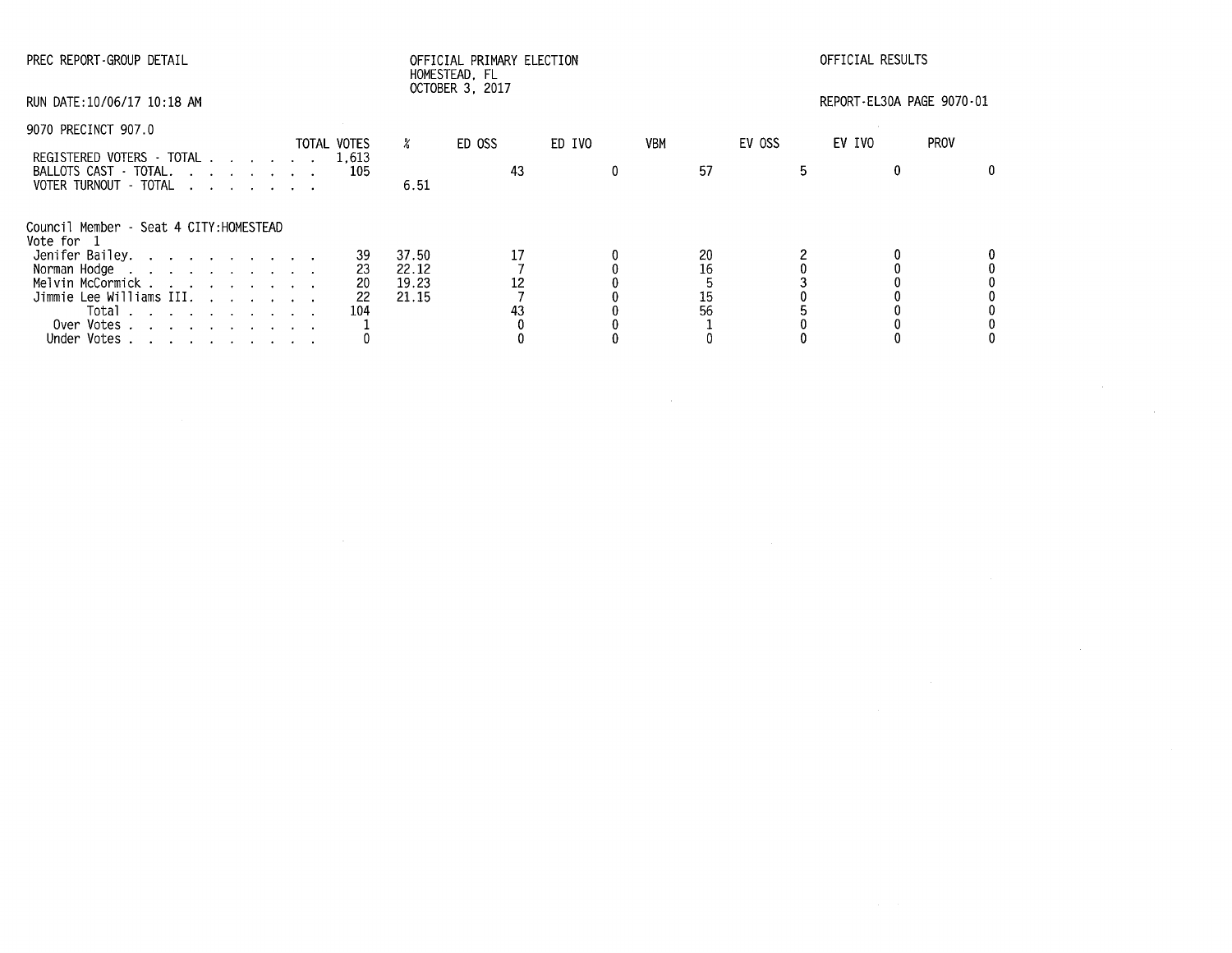| PREC REPORT-GROUP DETAIL                                                                                                                         |             |                                                          | OFFICIAL PRIMARY ELECTION<br>HOMESTEAD, FL |        |                | OFFICIAL RESULTS |                           |             |  |  |
|--------------------------------------------------------------------------------------------------------------------------------------------------|-------------|----------------------------------------------------------|--------------------------------------------|--------|----------------|------------------|---------------------------|-------------|--|--|
| RUN DATE:10/06/17 10:18 AM                                                                                                                       |             |                                                          | OCTOBER 3, 2017                            |        |                |                  | REPORT-EL30A PAGE 9150-01 |             |  |  |
| 9150 PRECINCT 915.0                                                                                                                              | TOTAL VOTES | $\boldsymbol{\mathsf{x}}$                                | ED OSS                                     | ED IVO | <b>VBM</b>     | EV OSS           | EV IVO                    | <b>PROV</b> |  |  |
| REGISTERED VOTERS - TOTAL 2.327<br>BALLOTS CAST - TOTAL.<br>VOTER TURNOUT - TOTAL                                                                | 139         | 5.97                                                     | 50                                         |        | 58             | 31               | $\mathbf{0}$              |             |  |  |
| Council Member - Seat 4 CITY: HOMESTEAD<br>Vote for 1                                                                                            |             |                                                          |                                            |        |                |                  |                           |             |  |  |
| Jenifer Bailey.<br>Norman Hodge<br>Melvin McCormick<br>Jimmie Lee Williams III.<br>Total $\cdots$ $\cdots$ $\cdots$<br>Over Votes<br>Under Votes | 139         | 52.52<br>73<br>14.39<br>20<br>19<br>13.67<br>19.42<br>27 | 28<br>50                                   |        | 30<br>13<br>58 | 15<br>31         |                           |             |  |  |

 $\mathcal{L}(\mathcal{L}^{\mathcal{L}})$  and  $\mathcal{L}(\mathcal{L}^{\mathcal{L}})$  and  $\mathcal{L}(\mathcal{L}^{\mathcal{L}})$  and  $\mathcal{L}(\mathcal{L}^{\mathcal{L}})$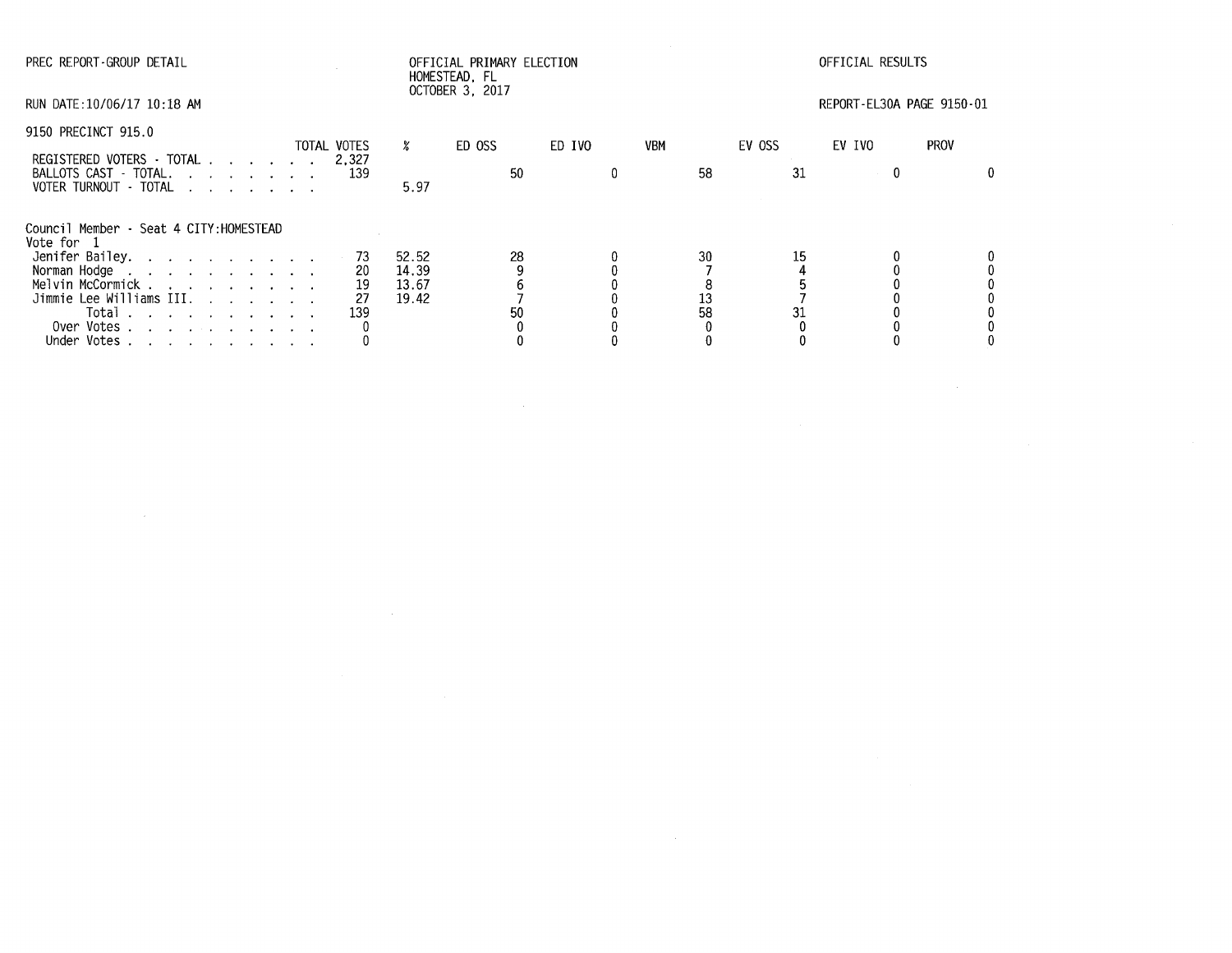| PREC REPORT GROUP DETAIL                                                                                                                                                                                                                                     |                   | OFFICIAL PRIMARY ELECTION<br>HOMESTEAD, FL<br>OCTOBER 3, 2017 |              |        | OFFICIAL RESULTS |                |              |                           |             |
|--------------------------------------------------------------------------------------------------------------------------------------------------------------------------------------------------------------------------------------------------------------|-------------------|---------------------------------------------------------------|--------------|--------|------------------|----------------|--------------|---------------------------|-------------|
| RUN DATE:10/06/17 10:18 AM                                                                                                                                                                                                                                   |                   |                                                               |              |        |                  |                |              | REPORT-EL30A PAGE 9160-01 |             |
| 9160 PRECINCT 916.0                                                                                                                                                                                                                                          |                   |                                                               |              |        |                  |                |              |                           | <b>PROV</b> |
| REGISTERED VOTERS - TOTAL 1,395<br>BALLOTS CAST - TOTAL.<br>VOTER TURNOUT - TOTAL                                                                                                                                                                            | TOTAL VOTES<br>63 | X.<br>4.52                                                    | ED OSS<br>12 | ED IVO | <b>VBM</b>       | 40             | EV OSS<br>11 | EV IVO                    |             |
| Council Member - Seat 4 CITY: HOMESTEAD<br>Vote for 1<br>Jenifer Bailey.<br>Norman Hodge<br>the contract of the contract of the contract of<br>Melvin McCormick<br>Jimmie Lee Williams III.<br>Total $\cdots$ $\cdots$ $\cdots$<br>Over Votes<br>Under Votes | 35<br>19<br>63    | 55.56<br>6.35<br>7.94<br>30.16                                |              |        |                  | 23<br>11<br>40 |              |                           |             |

 $\mathcal{L}(\mathcal{L}(\mathcal{L}))$  and  $\mathcal{L}(\mathcal{L}(\mathcal{L}))$  . The contribution of  $\mathcal{L}(\mathcal{L})$ 

 $\Delta \sim 10^{11}$  m  $^{-1}$ 

 $\mathcal{L}(\mathcal{L}^{\mathcal{L}})$  and  $\mathcal{L}(\mathcal{L}^{\mathcal{L}})$  and  $\mathcal{L}(\mathcal{L}^{\mathcal{L}})$  and  $\mathcal{L}(\mathcal{L}^{\mathcal{L}})$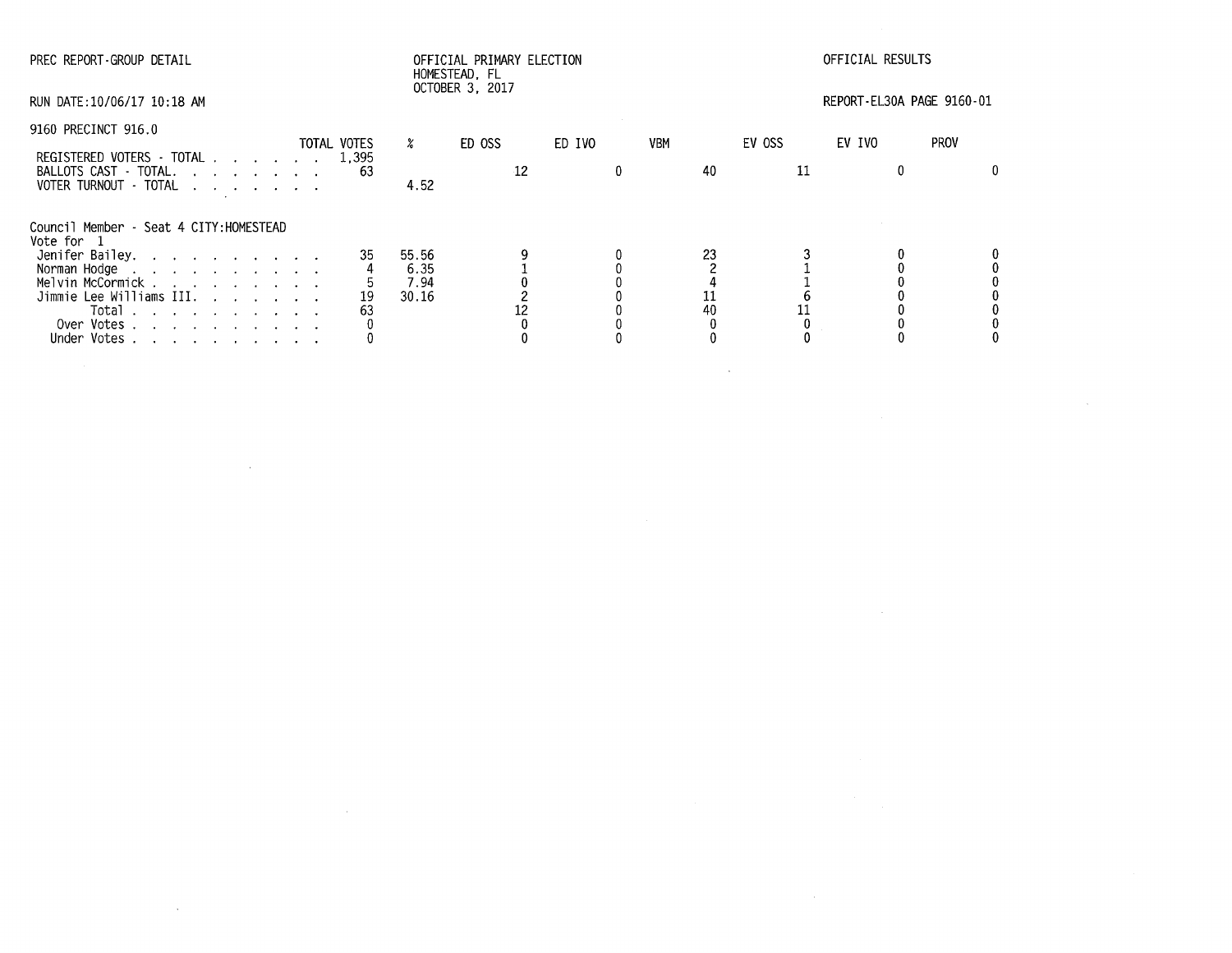| PREC REPORT-GROUP DETAIL                             |                    |                           | OFFICIAL PRIMARY ELECTION<br>HOMESTEAD. FL |        |            | OFFICIAL RESULTS |                           |  |  |
|------------------------------------------------------|--------------------|---------------------------|--------------------------------------------|--------|------------|------------------|---------------------------|--|--|
| RUN DATE:10/06/17 10:18 AM                           |                    |                           | OCTOBER 3, 2017                            |        |            |                  | REPORT-EL30A PAGE 9180-01 |  |  |
| 9180 PRECINCT 918.0                                  |                    |                           |                                            |        |            |                  |                           |  |  |
| REGISTERED VOTERS - TOTAL                            | TOTAL VOTES<br>846 | $\boldsymbol{\mathsf{x}}$ | ED OSS                                     | ED IVO | <b>VBM</b> | EV OSS           | <b>PROV</b><br>EV IVO     |  |  |
| BALLOTS CAST - TOTAL.<br>VOTER TURNOUT - TOTAL       | 21                 | 2.48                      |                                            |        |            | 14               |                           |  |  |
| Council Member - Seat 4 CITY:HOMESTEAD<br>Vote for 1 |                    |                           |                                            |        |            |                  |                           |  |  |
| Jenifer Bailey.                                      |                    | 30.00                     |                                            |        |            |                  |                           |  |  |
| Norman Hodge                                         |                    | 10.00                     |                                            |        |            |                  |                           |  |  |
| Melvin McCormick                                     |                    | 20.00                     |                                            |        |            |                  |                           |  |  |
| Jimmie Lee Williams III.                             |                    | 40.00                     |                                            |        |            |                  |                           |  |  |
| Total $\cdots$ $\cdots$ $\cdots$                     |                    |                           |                                            |        |            |                  |                           |  |  |
| Over Votes                                           |                    |                           |                                            |        |            |                  |                           |  |  |
| Under Votes                                          |                    |                           |                                            |        |            |                  |                           |  |  |

 $\label{eq:2.1} \frac{1}{\sqrt{2}}\int_{\mathbb{R}^3}\frac{1}{\sqrt{2}}\left(\frac{1}{\sqrt{2}}\right)^2\left(\frac{1}{\sqrt{2}}\right)^2\left(\frac{1}{\sqrt{2}}\right)^2\left(\frac{1}{\sqrt{2}}\right)^2\left(\frac{1}{\sqrt{2}}\right)^2\left(\frac{1}{\sqrt{2}}\right)^2.$ 

 $\label{eq:2.1} \mathcal{L}(\mathcal{L}^{\text{max}}_{\mathcal{L}}(\mathcal{L}^{\text{max}}_{\mathcal{L}}(\mathcal{L}^{\text{max}}_{\mathcal{L}}(\mathcal{L}^{\text{max}}_{\mathcal{L}^{\text{max}}_{\mathcal{L}}(\mathcal{L}^{\text{max}}_{\mathcal{L}^{\text{max}}_{\mathcal{L}^{\text{max}}_{\mathcal{L}^{\text{max}}_{\mathcal{L}^{\text{max}}_{\mathcal{L}^{\text{max}}_{\mathcal{L}^{\text{max}}_{\mathcal{L}^{\text{max}}_{\mathcal{L}^{\text{max}}$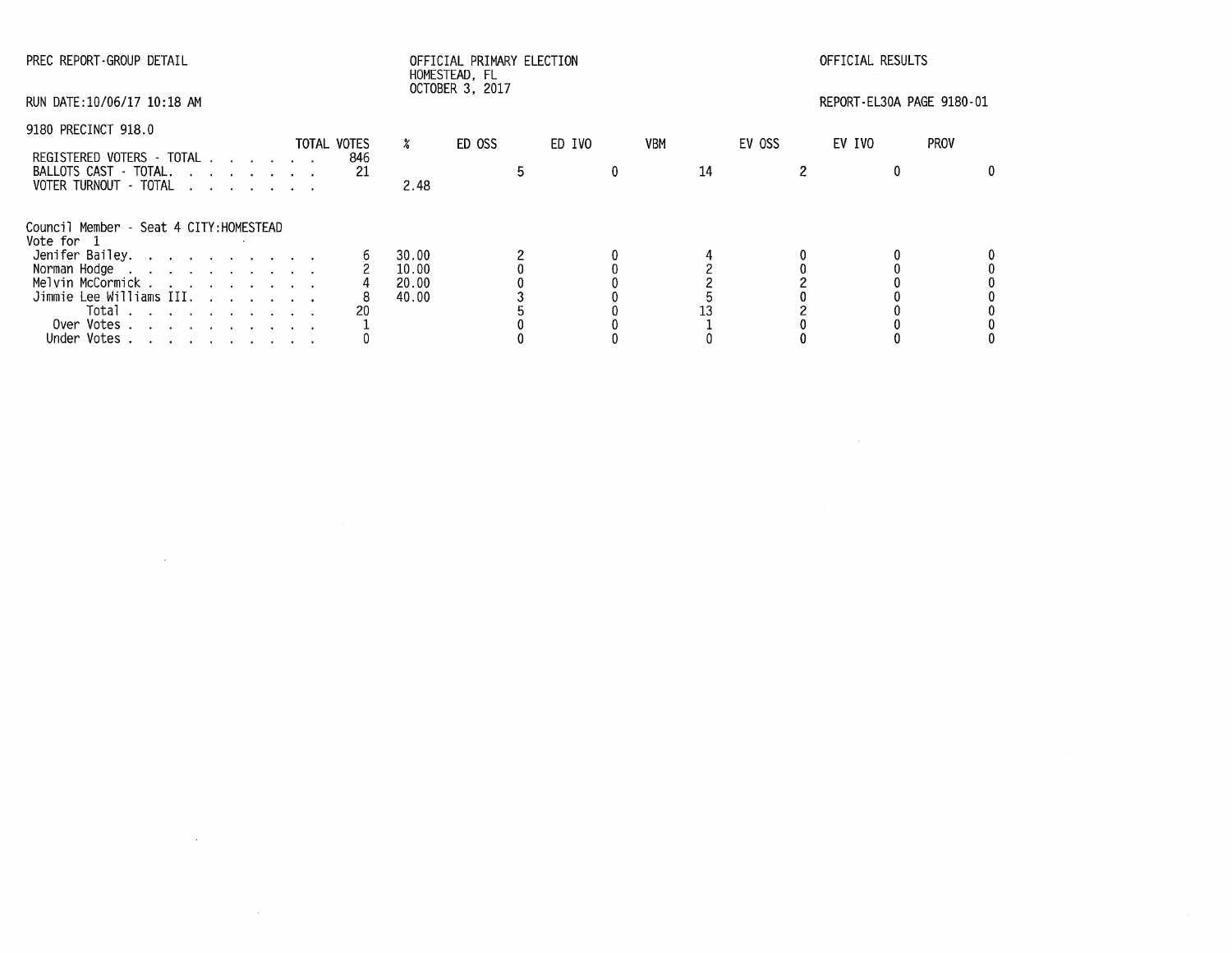| PREC REPORT-GROUP DETAIL                                                                                                                                                                                                       |             |     |                           | OFFICIAL PRIMARY ELECTION<br>HOMESTEAD, FL<br>OCTOBER 3, 2017 |    |        |  |            |        | OFFICIAL RESULTS |                           |  |  |
|--------------------------------------------------------------------------------------------------------------------------------------------------------------------------------------------------------------------------------|-------------|-----|---------------------------|---------------------------------------------------------------|----|--------|--|------------|--------|------------------|---------------------------|--|--|
| RUN DATE:10/06/17 10:18 AM                                                                                                                                                                                                     |             |     |                           |                                                               |    |        |  |            |        |                  | REPORT-EL30A PAGE 9190-01 |  |  |
| 9190 PRECINCT 919.0                                                                                                                                                                                                            | TOTAL VOTES |     | $\boldsymbol{\mathsf{z}}$ | ED OSS                                                        |    | ED IVO |  | <b>VBM</b> | EV OSS |                  | <b>PROV</b><br>EV IVO     |  |  |
| REGISTERED VOTERS - TOTAL 1,913                                                                                                                                                                                                |             |     |                           |                                                               |    |        |  |            |        |                  |                           |  |  |
| BALLOTS CAST - TOTAL.<br>VOTER TURNOUT - TOTAL                                                                                                                                                                                 |             | -75 | 3.92                      |                                                               | 20 |        |  | 51         |        |                  |                           |  |  |
| Council Member - Seat 4 CITY: HOMESTEAD<br>Vote for 1                                                                                                                                                                          |             |     |                           |                                                               |    |        |  |            |        |                  |                           |  |  |
| Jenifer Bailey.                                                                                                                                                                                                                |             | 45  | 60.81                     |                                                               |    |        |  | 34         |        |                  |                           |  |  |
| Norman Hodge research and such a series and series are set of the series of the series of the series of the series of the series of the series of the series of the series of the series of the series of the series of the se |             | 13  | 17.57                     |                                                               |    |        |  |            |        |                  |                           |  |  |
| Melvin McCormick                                                                                                                                                                                                               |             |     | 5.41                      |                                                               |    |        |  |            |        |                  |                           |  |  |
| Jimmie Lee Williams III.                                                                                                                                                                                                       |             | 12  | 16.22                     |                                                               |    |        |  |            |        |                  |                           |  |  |
| Total<br>$\mathcal{A}$ . The contribution of the contribution of the contribution of $\mathcal{A}$                                                                                                                             |             | 74  |                           |                                                               |    |        |  |            |        |                  |                           |  |  |
| Over Votes                                                                                                                                                                                                                     |             |     |                           |                                                               |    |        |  |            |        |                  |                           |  |  |
| Under Votes                                                                                                                                                                                                                    |             |     |                           |                                                               |    |        |  |            |        |                  |                           |  |  |

 $\mathcal{L}^{\mathcal{L}}(\mathcal{L}^{\mathcal{L}})$  and  $\mathcal{L}^{\mathcal{L}}(\mathcal{L}^{\mathcal{L}})$  . The contribution of  $\mathcal{L}^{\mathcal{L}}$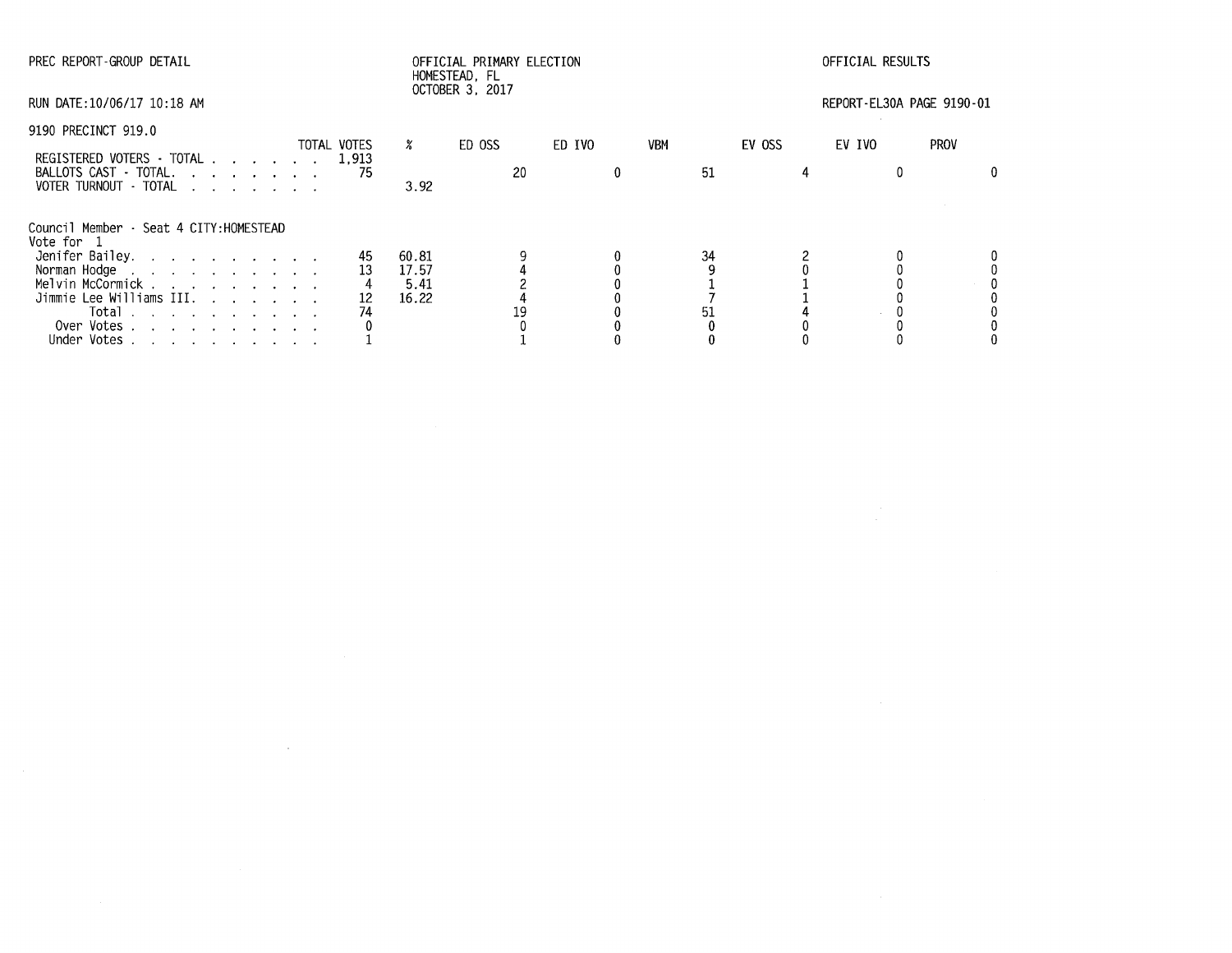| PREC REPORT-GROUP DETAIL                              |  |             |                           |                 |    | OFFICIAL PRIMARY ELECTION |            |    | OFFICIAL RESULTS |        |                  |                           |  |
|-------------------------------------------------------|--|-------------|---------------------------|-----------------|----|---------------------------|------------|----|------------------|--------|------------------|---------------------------|--|
| RUN DATE: 10/06/17 10:18 AM                           |  |             |                           | OCTOBER 3, 2017 |    |                           |            |    |                  |        |                  | REPORT-EL30A PAGE 9200-01 |  |
| 9200 PRECINCT 920.0                                   |  | TOTAL VOTES | $\boldsymbol{\mathsf{z}}$ | ED OSS          |    | ED IVO                    | <b>VBM</b> |    | EV OSS           | EV IVO |                  | <b>PROV</b>               |  |
| REGISTERED VOTERS · TOTAL 2,094                       |  |             |                           |                 |    |                           |            |    |                  |        |                  |                           |  |
| BALLOTS CAST - TOTAL.<br>VOTER TURNOUT TOTAL          |  | 144         | 6.88                      |                 | 56 |                           |            | 52 |                  | 36     | $\boldsymbol{0}$ |                           |  |
| Council Member - Seat 4 CITY: HOMESTEAD<br>Vote for 1 |  |             |                           |                 |    |                           |            |    |                  |        |                  |                           |  |
| Jenifer Bailey.                                       |  |             | 9.29                      |                 |    |                           |            |    |                  |        |                  |                           |  |
| Norman Hodge                                          |  |             | 8.57                      |                 |    |                           |            |    |                  |        |                  |                           |  |
| Melvin McCormick                                      |  | 36          | 25.71                     |                 |    |                           |            |    |                  | 21     |                  |                           |  |
| Jimmie Lee Williams III.                              |  | 79          | 56.43                     |                 | 36 |                           |            | 31 |                  | 12     |                  |                           |  |
| Total $\cdots$ $\cdots$ $\cdots$                      |  | 140         |                           |                 | 53 |                           |            | 51 |                  | 36     |                  |                           |  |
| Over Votes                                            |  |             |                           |                 |    |                           |            |    |                  |        |                  |                           |  |
| Under Votes                                           |  |             |                           |                 |    |                           |            |    |                  |        |                  |                           |  |

 $\mathcal{L}^{\mathcal{L}}(\mathcal{L}^{\mathcal{L}})$  and  $\mathcal{L}^{\mathcal{L}}(\mathcal{L}^{\mathcal{L}})$  . The contribution of  $\mathcal{L}^{\mathcal{L}}$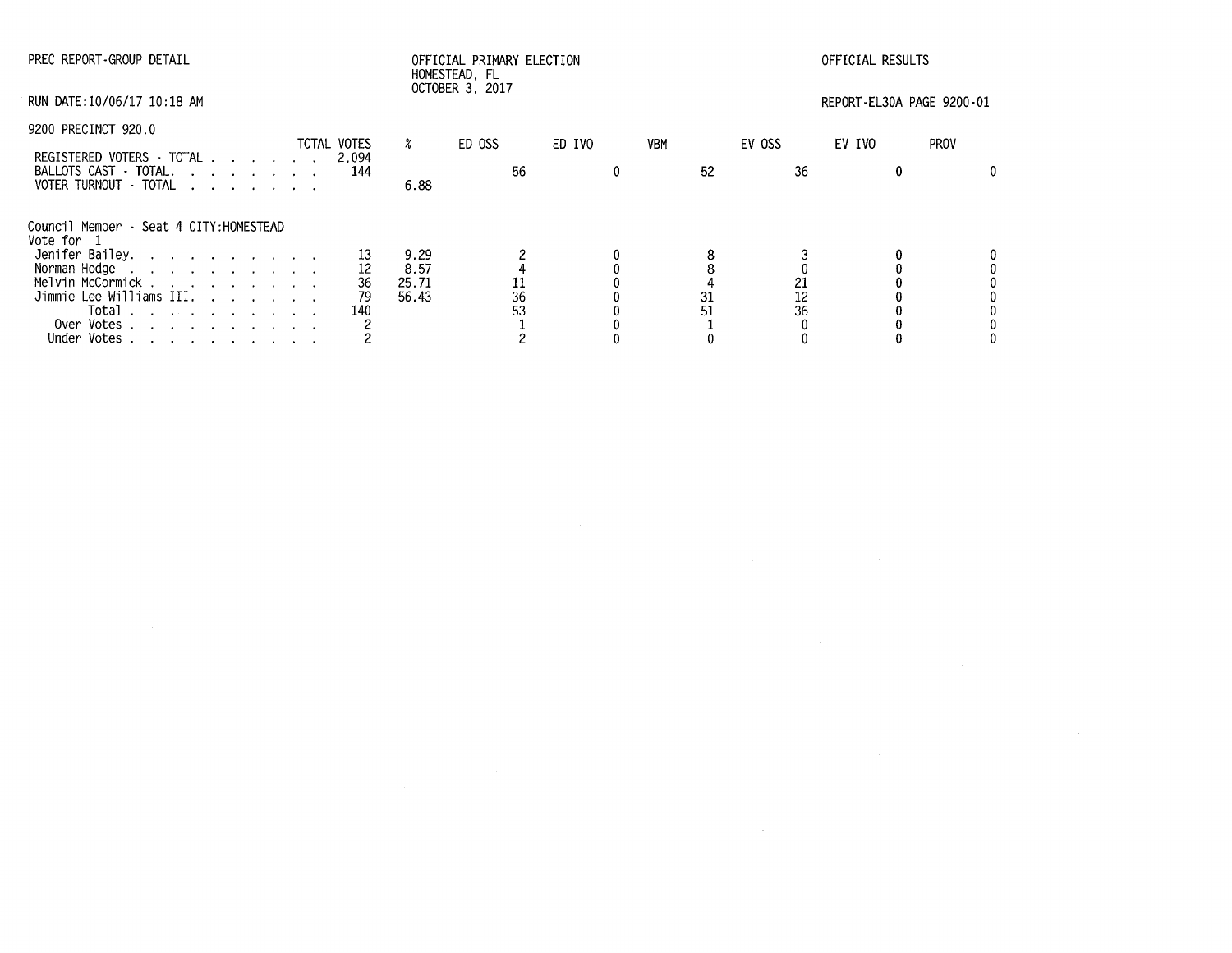| PREC REPORT-GROUP DETAIL                                       | OFFICIAL PRIMARY ELECTION<br>HOMESTEAD, FL<br>OCTOBER 3, 2017 |                    |       |        |  |        | OFFICIAL RESULTS |     |    |        |                           |    |  |
|----------------------------------------------------------------|---------------------------------------------------------------|--------------------|-------|--------|--|--------|------------------|-----|----|--------|---------------------------|----|--|
| RUN DATE:10/06/17 10:18 AM                                     |                                                               |                    |       |        |  |        |                  |     |    |        | REPORT-EL30A PAGE 9230-01 |    |  |
| 9230 PRECINCT 923.0                                            |                                                               |                    |       |        |  |        |                  |     |    |        |                           |    |  |
| REGISTERED VOTERS - TOTAL                                      |                                                               | TOTAL VOTES<br>268 | x     | ED OSS |  | ED IVO | $\sim$           | VBM |    | EV OSS | <b>PROV</b><br>EV IVO     |    |  |
| BALLOTS CAST - TOTAL.<br>VOTER TURNOUT - TOTAL                 |                                                               | 24                 | 8.96  |        |  |        | 0                |     | 18 |        |                           | 0. |  |
| Council Member - Seat 4 CITY: HOMESTEAD<br>Vote for 1          |                                                               |                    |       |        |  |        |                  |     |    |        |                           |    |  |
| Jenifer Bailey.                                                |                                                               |                    | 50.00 |        |  |        |                  |     |    |        |                           |    |  |
| Norman Hodge                                                   |                                                               |                    | 22.73 |        |  |        |                  |     |    |        |                           |    |  |
| Melvin McCormick                                               |                                                               |                    | 9.09  |        |  |        |                  |     |    |        |                           |    |  |
| Jimmie Lee Williams III.<br>Total                              |                                                               | 22                 | 18.18 |        |  |        |                  |     |    |        |                           |    |  |
| Over Votes                                                     |                                                               |                    |       |        |  |        |                  |     |    |        |                           |    |  |
| Under Votes<br>the contract of the contract of the contract of |                                                               |                    |       |        |  |        |                  |     |    |        |                           |    |  |

 $\bar{\mathcal{L}}$ 

 $\mathcal{L}(\mathcal{L}(\mathcal{L}))$  and  $\mathcal{L}(\mathcal{L}(\mathcal{L}))$  . The contribution of  $\mathcal{L}(\mathcal{L})$ 

 $\mathcal{L}(\mathcal{L}(\mathcal{L}))$  and  $\mathcal{L}(\mathcal{L}(\mathcal{L}))$  . The contribution of  $\mathcal{L}(\mathcal{L})$ 

 $\label{eq:2.1} \frac{1}{\sqrt{2\pi}}\frac{1}{\sqrt{2\pi}}\frac{1}{\sqrt{2\pi}}\frac{1}{\sqrt{2\pi}}\frac{1}{\sqrt{2\pi}}\frac{1}{\sqrt{2\pi}}\frac{1}{\sqrt{2\pi}}\frac{1}{\sqrt{2\pi}}\frac{1}{\sqrt{2\pi}}\frac{1}{\sqrt{2\pi}}\frac{1}{\sqrt{2\pi}}\frac{1}{\sqrt{2\pi}}\frac{1}{\sqrt{2\pi}}\frac{1}{\sqrt{2\pi}}\frac{1}{\sqrt{2\pi}}\frac{1}{\sqrt{2\pi}}\frac{1}{\sqrt{2\pi}}\frac{1}{\sqrt$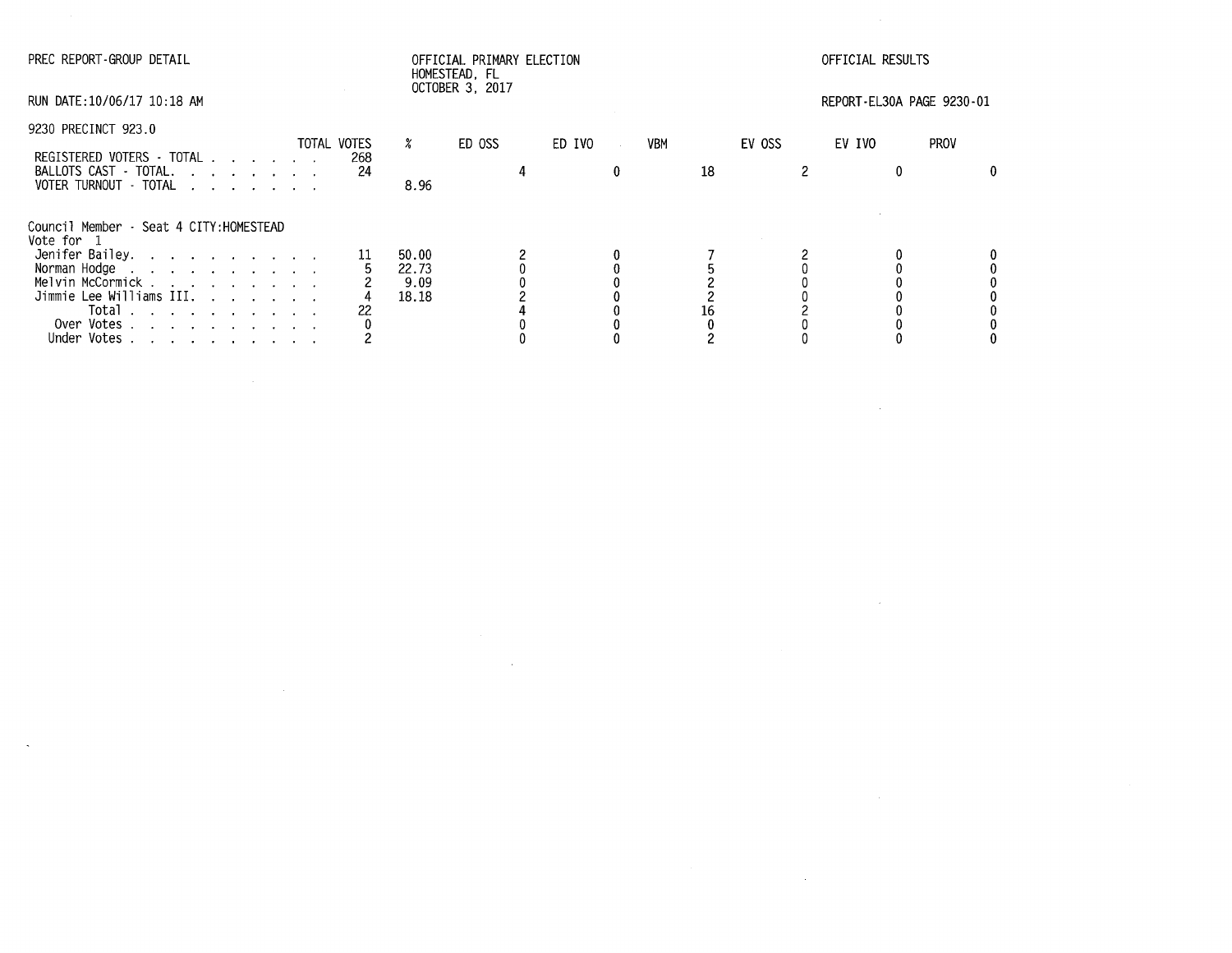| PREC REPORT-GROUP DETAIL                                                                                                                                                                                                                                                                                |                       |                                 | OFFICIAL PRIMARY ELECTION<br>HOMESTEAD, FL |        |            |                      | OFFICIAL RESULTS          |             |
|---------------------------------------------------------------------------------------------------------------------------------------------------------------------------------------------------------------------------------------------------------------------------------------------------------|-----------------------|---------------------------------|--------------------------------------------|--------|------------|----------------------|---------------------------|-------------|
| RUN DATE:10/06/17 10:18 AM                                                                                                                                                                                                                                                                              |                       |                                 | <b>OCTOBER 3, 2017</b>                     |        |            |                      | REPORT-EL30A PAGE 9280-01 |             |
| 9280 PRECINCT 928.0                                                                                                                                                                                                                                                                                     | TOTAL VOTES           | $\boldsymbol{\mathsf{x}}$       | ED OSS                                     | ED IVO | <b>VBM</b> | EV OSS               | EV IVO                    | <b>PROV</b> |
| REGISTERED VOTERS - TOTAL<br>BALLOTS CAST - TOTAL.<br>VOTER TURNOUT - TOTAL                                                                                                                                                                                                                             | 3.520                 | 3.35                            | 21                                         |        |            | 88                   |                           | 0.          |
| Council Member - Seat 4 CITY:HOMESTEAD<br>Vote for  1<br>Jenifer Bailey.<br>Norman Hodge<br>Melvin McCormick<br>Jimmie Lee Williams III.<br>Total $\cdots$ $\cdots$ $\cdots$<br>Over Votes<br>and a straightful contract and a straight<br>Under Votes<br>and a series of the contract of the series of | 61<br>30<br>20<br>118 | 51.69<br>25.42<br>5.93<br>16.95 |                                            |        |            | 49<br>20<br>13<br>88 |                           |             |

 $\mathcal{L}(\mathcal{L}(\mathcal{L}))$  and  $\mathcal{L}(\mathcal{L}(\mathcal{L}))$  . The contribution of  $\mathcal{L}(\mathcal{L})$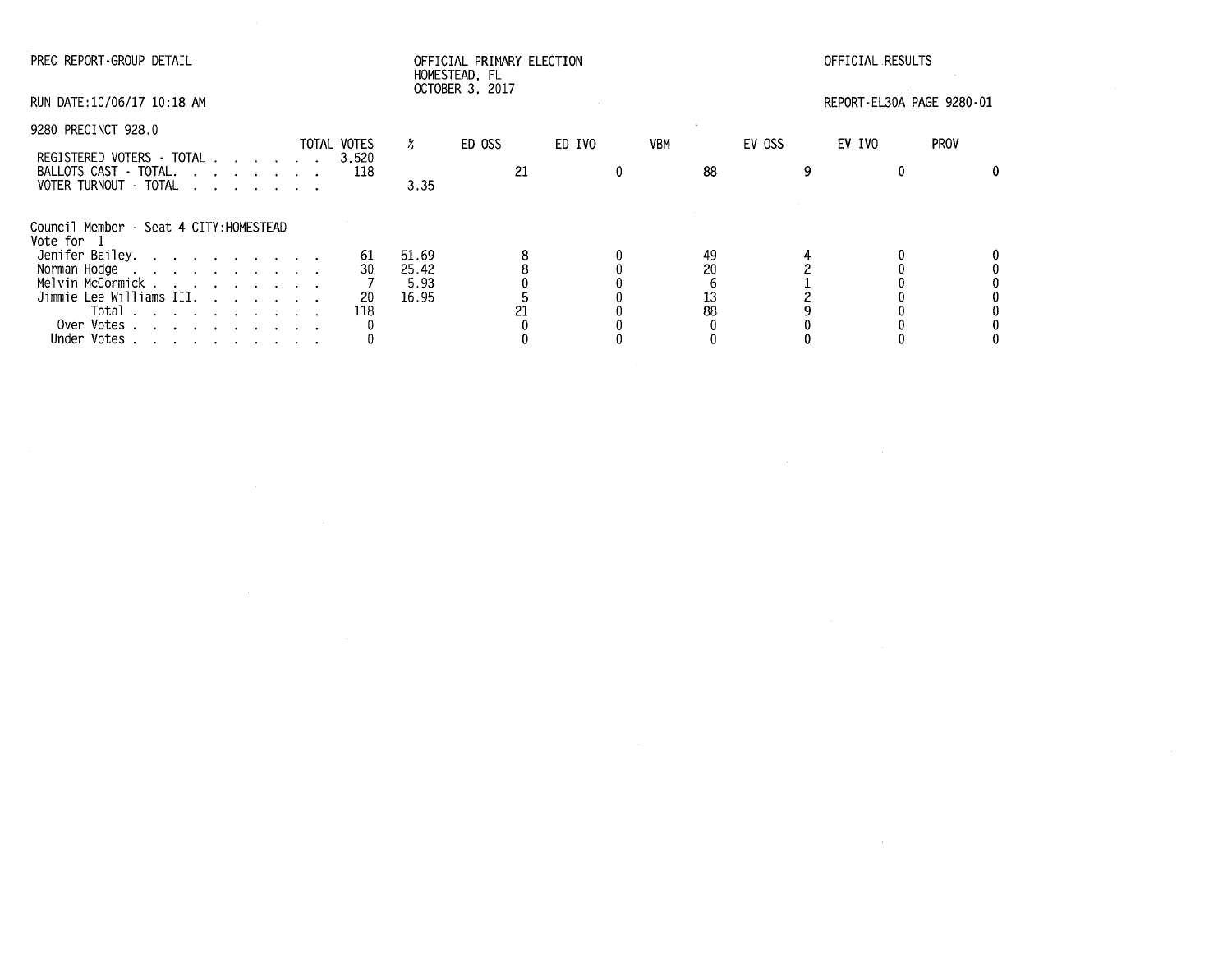| PREC REPORT-GROUP DETAIL                                 |              |                           | OFFICIAL PRIMARY ELECTION<br>HOMESTEAD, FL<br>OCTOBER 3, 2017 |        |            | OFFICIAL RESULTS |                           |             |  |  |
|----------------------------------------------------------|--------------|---------------------------|---------------------------------------------------------------|--------|------------|------------------|---------------------------|-------------|--|--|
| RUN DATE:10/06/17 10:18 AM                               |              |                           |                                                               |        |            |                  | REPORT-EL30A PAGE 9340-01 |             |  |  |
| 9340 PRECINCT 934.0                                      | TOTAL VOTES  | $\boldsymbol{\mathsf{x}}$ | ED OSS                                                        | ED IVO | <b>VBM</b> | EV OSS           | EV IVO                    | <b>PROV</b> |  |  |
| REGISTERED VOTERS - TOTAL<br>BALLOTS CAST - TOTAL.       | 3.586<br>-88 |                           | 29                                                            | 0      | 57         |                  |                           |             |  |  |
| VOTER TURNOUT - TOTAL                                    |              | 2.45                      |                                                               |        |            |                  |                           |             |  |  |
| Council Member - Seat 4 CITY: HOMESTEAD<br>Vote for 1    |              |                           |                                                               |        |            |                  |                           |             |  |  |
| Jenifer Bailey.                                          | 46           | 52.27                     | 16                                                            |        | 29         |                  |                           |             |  |  |
| Norman Hodge                                             | 10           | 11.36                     |                                                               |        |            |                  |                           |             |  |  |
| Melvin McCormick                                         |              | 9.09                      |                                                               |        |            |                  |                           |             |  |  |
| Jimmie Lee Williams III.                                 | 24           | 27.27                     |                                                               |        |            |                  |                           |             |  |  |
| Total<br>the contract of the contract of the contract of | 88           |                           | 29                                                            |        |            |                  |                           |             |  |  |
| Over Votes                                               |              |                           |                                                               |        |            |                  |                           |             |  |  |
| Under Votes                                              |              |                           |                                                               |        |            |                  |                           |             |  |  |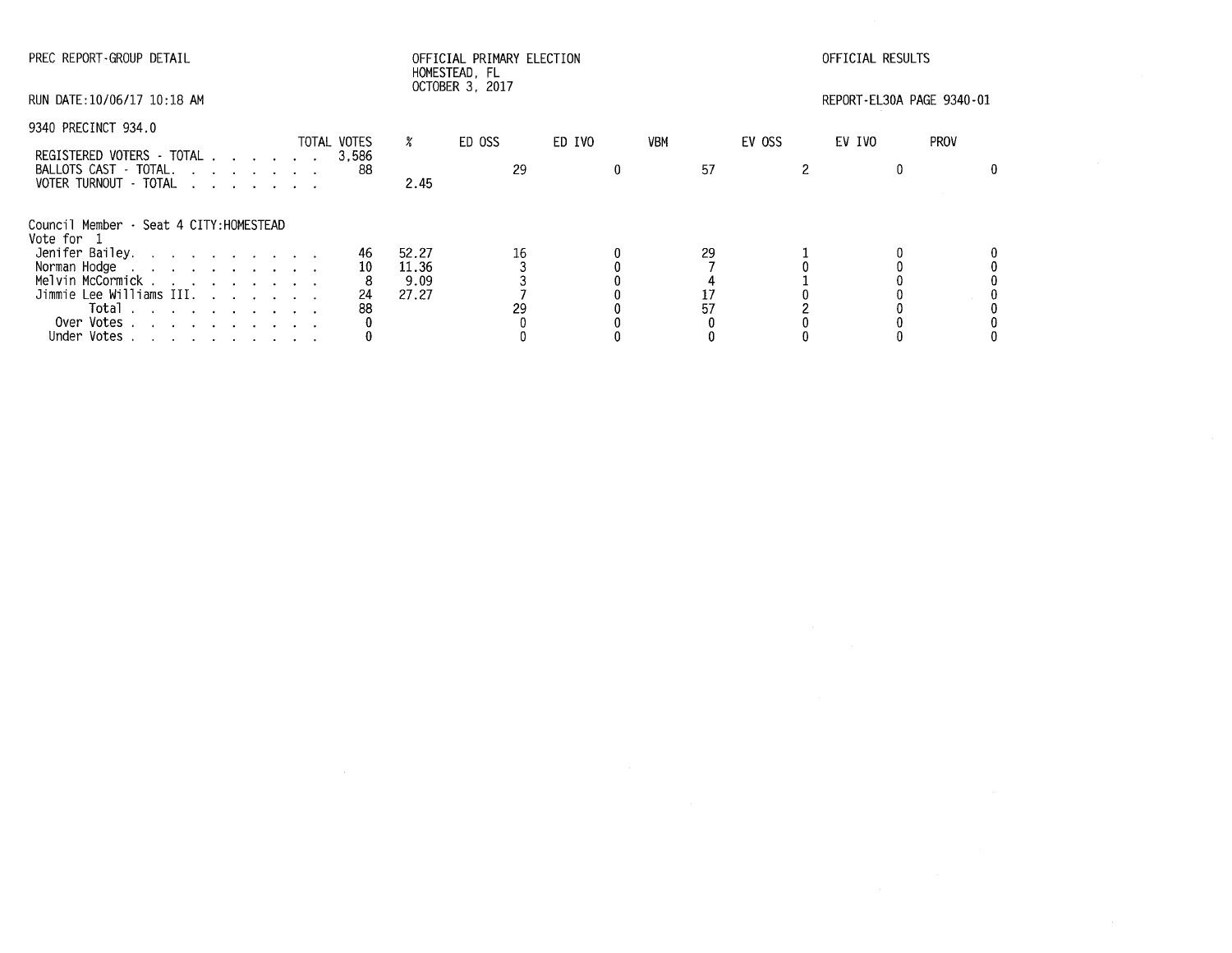| PREC REPORT-GROUP DETAIL                                                                                                                                                                                                                                                 |             |                                  | HOMESTEAD, FL<br>OCTOBER 3, 2017 | OFFICIAL PRIMARY ELECTION |            | OFFICIAL RESULTS |                           |             |  |
|--------------------------------------------------------------------------------------------------------------------------------------------------------------------------------------------------------------------------------------------------------------------------|-------------|----------------------------------|----------------------------------|---------------------------|------------|------------------|---------------------------|-------------|--|
| RUN DATE:10/06/17 10:18 AM                                                                                                                                                                                                                                               |             |                                  |                                  |                           |            |                  | REPORT-EL30A PAGE 9360-01 |             |  |
| 9360 PRECINCT 936.0                                                                                                                                                                                                                                                      | TOTAL VOTES | $\boldsymbol{\mathsf{z}}$        | ED OSS                           | ED IVO                    | <b>VBM</b> | EV OSS           | EV IVO                    | <b>PROV</b> |  |
| REGISTERED VOTERS - TOTAL<br>BALLOTS CAST TOTAL.<br>VOTER TURNOUT · TOTAL                                                                                                                                                                                                | 492<br>29   | 5.89                             |                                  |                           | 20         | 6                |                           |             |  |
| Council Member - Seat 4 CITY: HOMESTEAD<br>Vote for 1                                                                                                                                                                                                                    |             |                                  |                                  |                           |            |                  |                           |             |  |
| Jenifer Bailey.<br>Norman Hodge<br>Melvin McCormick<br>Jimmie Lee Williams III.<br>Total $\cdots$ $\cdots$ $\cdots$<br>Over Votes<br>Under Votes<br>designed to the control of the control of the control of the control of the control of the control of the control of | 10<br>29    | 41.38<br>10.34<br>13.79<br>34.48 |                                  |                           | 20         |                  |                           |             |  |

 $\mathcal{L}^{\text{max}}_{\text{max}}$  and  $\mathcal{L}^{\text{max}}_{\text{max}}$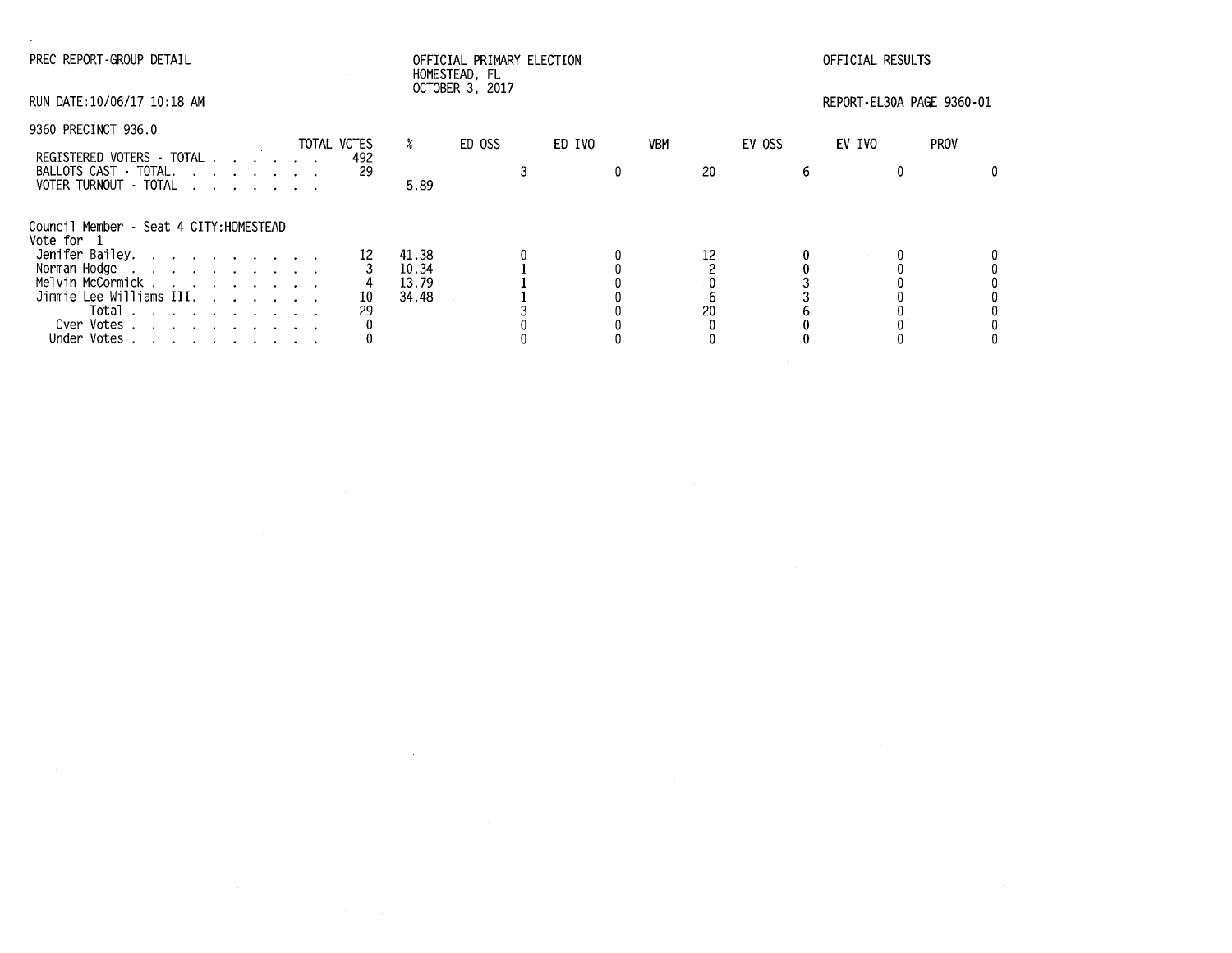| PREC REPORT-GROUP DETAIL                                                    | OFFICIAL PRIMARY ELECTION<br>HOMESTEAD, FL<br>OCTOBER 3, 2017 |                      |       |        |    | OFFICIAL RESULTS |  |     |        |   |                           |             |
|-----------------------------------------------------------------------------|---------------------------------------------------------------|----------------------|-------|--------|----|------------------|--|-----|--------|---|---------------------------|-------------|
| RUN DATE:10/06/17 10:18 AM                                                  |                                                               |                      |       |        |    |                  |  |     |        |   | REPORT-EL30A PAGE 9480-01 |             |
| 9480 PRECINCT 948.0                                                         |                                                               |                      | X     |        |    |                  |  |     | EV OSS |   |                           | <b>PROV</b> |
|                                                                             |                                                               | TOTAL VOTES<br>2,264 |       | ED OSS |    | ED IVO           |  | VBM |        |   | EV IVO                    |             |
| REGISTERED VOTERS - TOTAL<br>BALLOTS CAST - TOTAL.<br>VOTER TURNOUT - TOTAL |                                                               | 66                   | 2.92  |        | 24 |                  |  | 34  |        | 8 |                           | 0           |
| Council Member - Seat 4 CITY: HOMESTEAD<br>Vote for 1                       |                                                               |                      |       |        |    |                  |  |     |        |   |                           |             |
| Jenifer Bailey.                                                             |                                                               | 16                   | 24.24 |        |    |                  |  |     |        |   |                           |             |
| Norman Hodge                                                                |                                                               | 16                   | 24.24 |        |    |                  |  |     |        |   |                           |             |
| Melvin McCormick                                                            |                                                               | 12                   | 18.18 |        |    |                  |  |     |        |   |                           |             |
| Jimmie Lee Williams III.                                                    |                                                               | 22                   | 33.33 |        |    |                  |  | 12  |        |   |                           |             |
| Total<br>the contract of the contract of the contract of                    |                                                               | 66                   |       |        | 24 |                  |  | 34  |        |   |                           |             |
| Over Votes                                                                  |                                                               |                      |       |        |    |                  |  |     |        |   |                           |             |
| Under Votes                                                                 |                                                               |                      |       |        |    |                  |  |     |        |   |                           |             |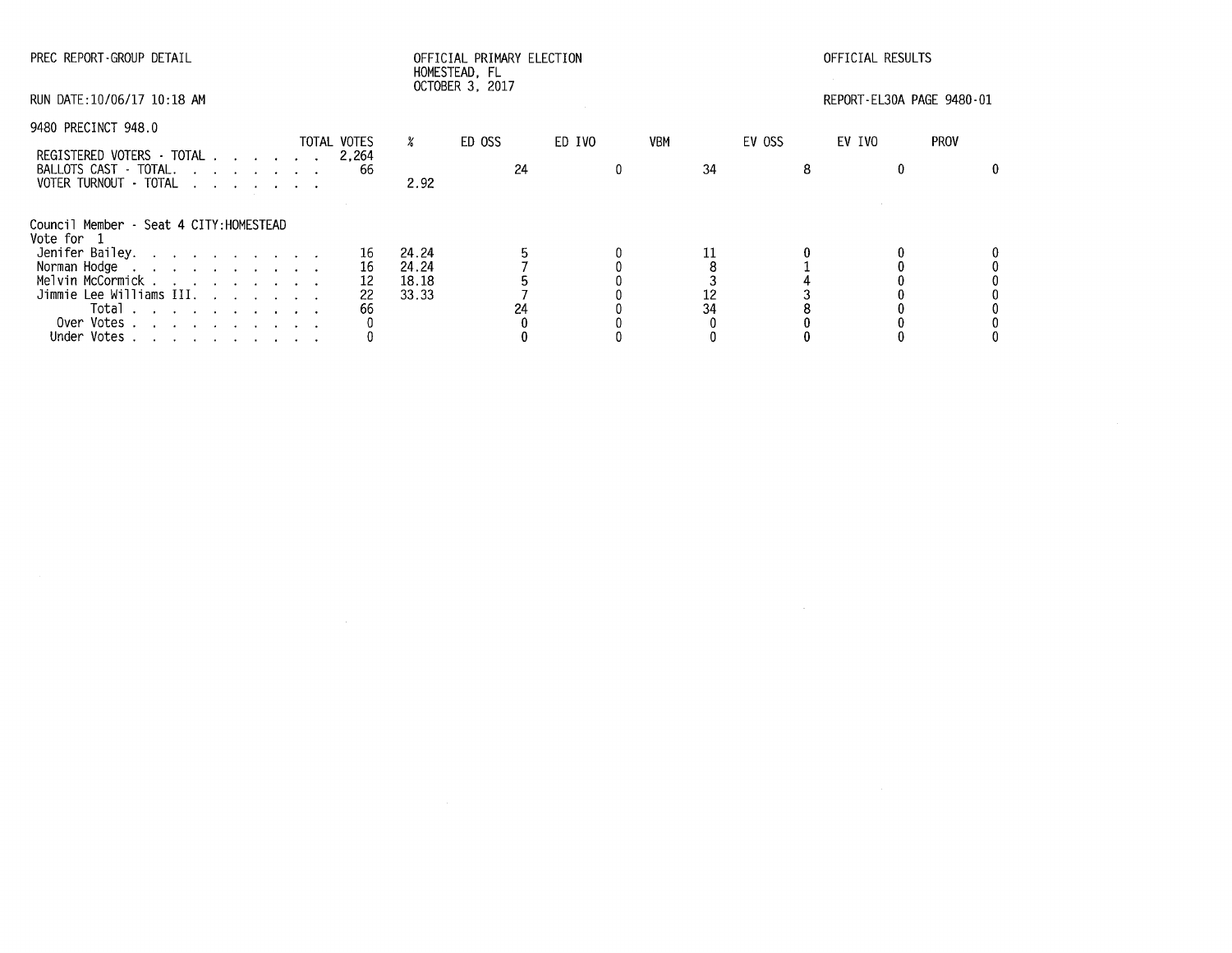| PREC REPORT-GROUP DETAIL                                 | HOMESTEAD, FL<br>OCTOBER 3, 2017 |             |       |        | OFFICIAL PRIMARY ELECTION |        |   |     |    |        | OFFICIAL RESULTS |                           |             |  |
|----------------------------------------------------------|----------------------------------|-------------|-------|--------|---------------------------|--------|---|-----|----|--------|------------------|---------------------------|-------------|--|
| RUN DATE:10/06/17 10:18 AM                               |                                  |             |       |        |                           |        |   |     |    |        |                  | REPORT-EL30A PAGE 9490-01 |             |  |
| 9490 PRECINCT 949.0                                      |                                  | TOTAL VOTES | X.    | ED OSS |                           | ED IVO |   | VBM |    | EV OSS |                  | EV IVO                    | <b>PROV</b> |  |
| REGISTERED VOTERS - TOTAL                                |                                  | 2.040       |       |        |                           |        |   |     |    |        |                  |                           |             |  |
| BALLOTS CAST - TOTAL.<br>VOTER TURNOUT - TOTAL           |                                  | -77         | 3.77  |        |                           |        | 0 |     | 61 |        |                  |                           |             |  |
| Council Member - Seat 4 CITY: HOMESTEAD<br>Vote for 1    |                                  |             |       |        |                           |        |   |     |    |        |                  |                           |             |  |
| Jenifer Bailey.                                          |                                  | 21          | 27.27 |        |                           |        |   |     | 21 |        |                  |                           |             |  |
| Norman Hodge                                             |                                  |             | 11.69 |        |                           |        |   |     |    |        |                  |                           |             |  |
| Melvin McCormick                                         |                                  | 13          | 16.88 |        |                           |        |   |     |    |        |                  |                           |             |  |
| Jimmie Lee Williams III.                                 |                                  | 34          | 44.16 |        |                           |        |   |     | 26 |        |                  |                           |             |  |
| Total<br>the contract of the contract of the contract of |                                  |             |       |        |                           |        |   |     | 61 |        |                  |                           |             |  |
| Over Votes                                               |                                  |             |       |        |                           |        |   |     |    |        |                  |                           |             |  |
| Under Votes                                              |                                  |             |       |        |                           |        |   |     |    |        |                  |                           |             |  |

 $\mathcal{L}(\mathcal{L}(\mathcal{L}(\mathcal{L}(\mathcal{L}(\mathcal{L}(\mathcal{L}(\mathcal{L}(\mathcal{L}(\mathcal{L}(\mathcal{L}(\mathcal{L}(\mathcal{L}(\mathcal{L}(\mathcal{L}(\mathcal{L}(\mathcal{L}(\mathcal{L}(\mathcal{L}(\mathcal{L}(\mathcal{L}(\mathcal{L}(\mathcal{L}(\mathcal{L}(\mathcal{L}(\mathcal{L}(\mathcal{L}(\mathcal{L}(\mathcal{L}(\mathcal{L}(\mathcal{L}(\mathcal{L}(\mathcal{L}(\mathcal{L}(\mathcal{L}(\mathcal{L}(\mathcal{$ 

 $\mathcal{L}^{\mathcal{L}}(\mathcal{L}^{\mathcal{L}})$  and  $\mathcal{L}^{\mathcal{L}}(\mathcal{L}^{\mathcal{L}})$  . The contribution of  $\mathcal{L}^{\mathcal{L}}$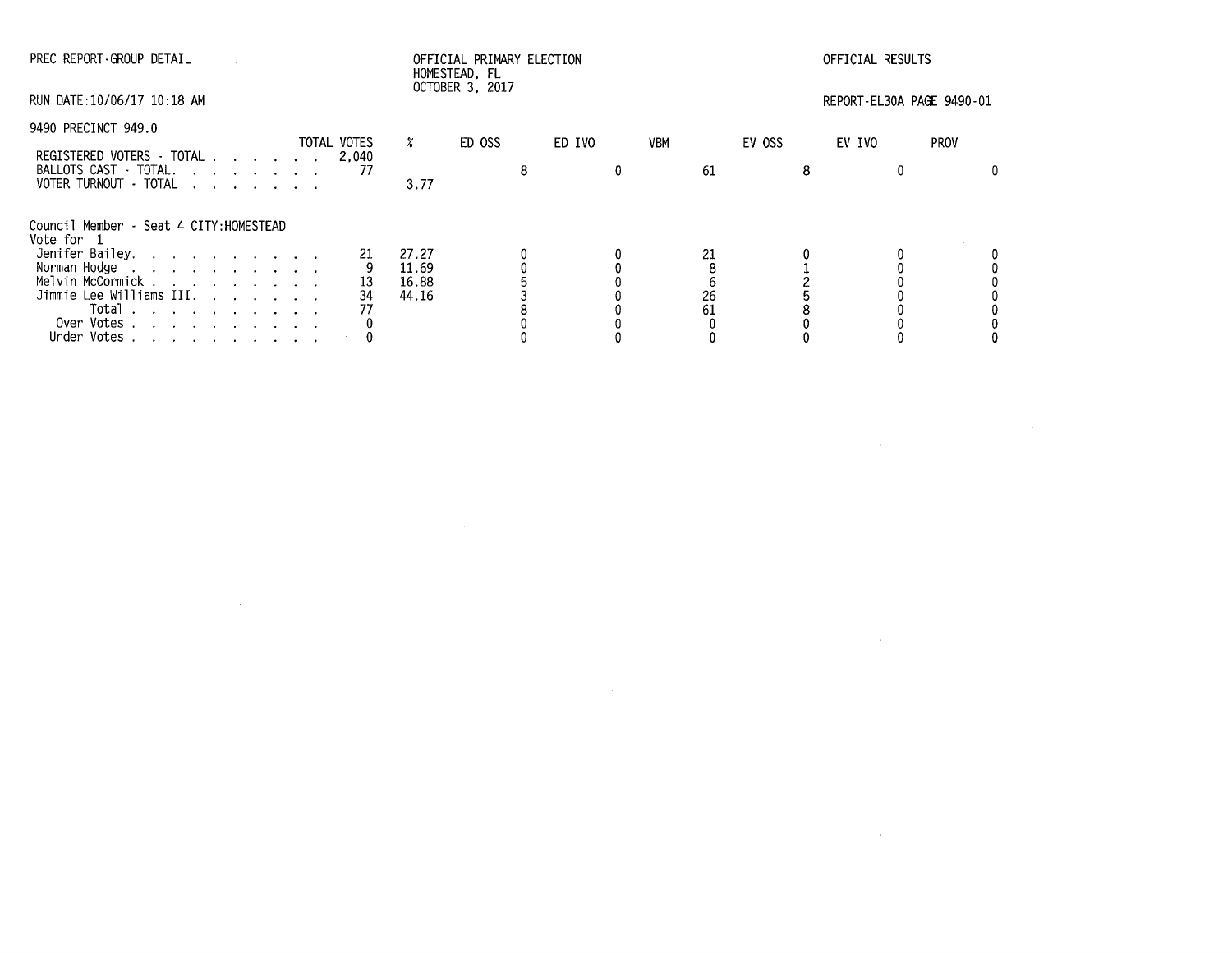$\sim$ 

 $\sim$ 

## PREC REPORT-GROUP DETAIL OFFICIAL PRIMARY ELECTION OFFICIAL RESULTS HOMESTEAD, FL OCTOBER 3, 2017

 $\sim 10^7$ 

RUN DATE:10/06/17 10:18 AM REPORT-EL30A PAGE 9500-01

| 9500 PRECINCT 950.0                                   | TOTAL VOTES | ED OSS | ED IVO | <b>VBM</b> | EV OSS | EV IVO | <b>PROV</b> |
|-------------------------------------------------------|-------------|--------|--------|------------|--------|--------|-------------|
| REGISTERED VOTERS - TOTAL<br>BALLOTS CAST - TOTAL.    |             |        |        |            |        |        |             |
| Council Member - Seat 4 CITY: HOMESTEAD<br>Vote for 1 |             |        |        |            |        |        |             |
| Jenifer Bailey.                                       |             |        |        |            |        |        |             |
| Norman Hodge                                          |             |        |        |            |        |        |             |
| Melvin McCormick                                      |             |        |        |            |        |        |             |
| Jimmie Lee Williams III.                              |             |        |        |            |        |        |             |
| Over Votes.                                           |             |        |        |            |        |        |             |
| and a strain and a strain and a<br>Under Votes        |             |        |        |            |        |        |             |